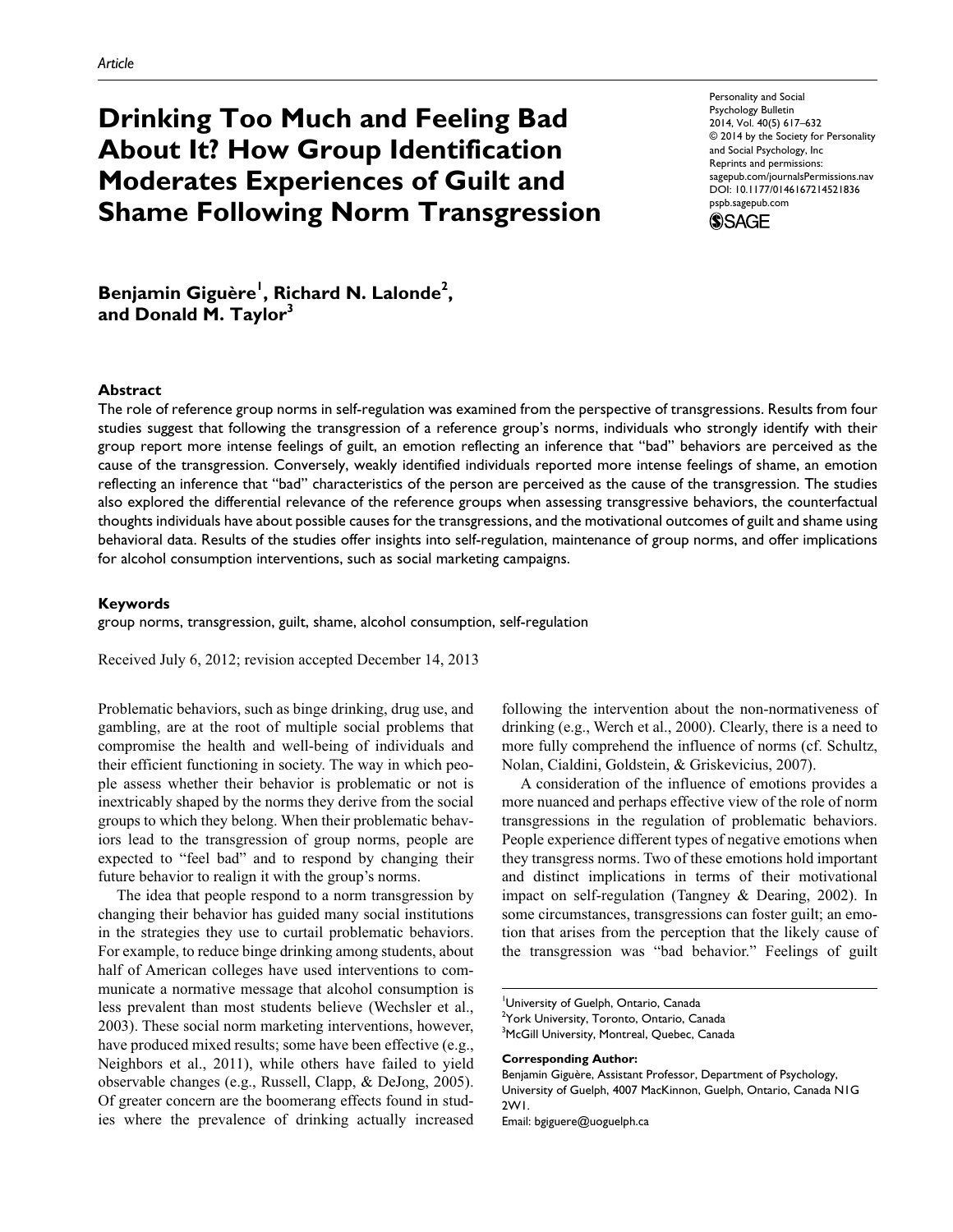typically motivate the reparation of the transgression and, more generally, the self-regulation of problematic behaviors. In other circumstances, transgressions can foster shame, which is associated with the perception that the likely cause of the transgression is something "bad about the person." Shame is often associated with a motivational tendency to withdraw, which may lead to problematic behaviors, such as substance abuse.

Social emotions, such as shame and guilt, have their genesis in social norms, which are acquired through the interaction of individuals with their social groups (Turner, 1991). The influence of norms, and in particular their role for how people perceive their actions, varies as a function of a group member's degree of identification with the group whose norms are being used as a reference point (e.g., Terry & Hogg, 1996; see Smith & Louis, 2009; Turner, 1991). Accordingly, the overarching aim of the present research was to examine how the degree of identification with a group impacts the experience of guilt and shame following situations of group norm transgression.

# **The Dynamics of Guilt and Shame Within Groups**

The perceived typical behavior of others, referred to as descriptive norms, motivates both private and public actions by informing individuals of what is likely to be adaptive or problematic behavior in a given situation (Cialdini, Kallgren, & Reno, 1991). In the context of reference groups, descriptive norms, the typical behavior of other members, comprise an essential reference point in situations when the group is behaviorally relevant—that is when the person interacts with other group members relatively often and the behavior is one associated with the group (Terry & Hogg, 1996). For example, when it comes to alcohol consumption by university students, their peers and friends from their university will be more behaviorally relevant compared with older adults in the workforce.

Guilt and shame are social emotions typically experienced when individuals transgress a behaviorally relevant norm in a given situation (Leary, 2000; Tangney & Dearing, 2002). The social identity approach to normative influence states that behaviorally relevant norms are inextricably shaped by reference groups and that the impact of norms varies as a function of a person's level of identification with the group (Smith & Louis, 2009; Turner, 1991). From this perspective, individuals should experience some feelings of guilt and shame when they transgress a behaviorally relevant group norm. However, not all individuals will experience these emotions to the same extent across situations, and we argue here that group members' social identification with their reference group will moderate their experience of social emotions.

Social identity is a key component of group-related cognitive and affective processes (Ashmore, Deaux, & McLaughlin-Volpe, 2004; Smith & Louis, 2009; Turner, Oakes, Haslam, & McGarty, 1994; Van Bavel & Cunningham, 2011). Information about social groups, including their norms, is embedded in a rich cognitive network that will be more easily accessible to individuals who more strongly identify with the reference group to which the information relates. This cognitive network will include information such as behavioral scripts and exemplars that help define normative, as well as transgressive behaviors. In situations of transgression, this network plays an integral role in shaping how individuals will interpret the transgression. The differences between strongly and weakly identified group members in terms of the network of grouprelated information will influence how they feel about the transgression.

A concrete example of a norm transgression can best illustrate how group identification relates to social emotions. Imagine that Jo, a member of a student sports team, gets quite drunk because she did not join her teammates when they left the bar early. The group's expectation was that team members typically drink in moderation and leave the bar together. Thus, Jo transgresses the group's norms. If Jo strongly identifies with her team, its behavioral expectations will likely be cognitively salient, in particular those that she did not follow, and she is likely to feel guilty about her norm transgressive behavior (i.e., bad behaviors). Now, if Jo is weakly identified with her team, the cognitive network of the behavioral expectations associated with the team would be less salient, but she would still wake up with a hangover. It is our contention that weakly identified individuals would be more likely to focus on the personal self, instead of their social identity, and interpret transgressions in terms of personal attributes. Thus, a weakly identified Jo is likely to judge herself to be a "bad person" and is more likely to feel shame because of her transgression.

# **The Motivational Tendencies of Guilt and Shame Within Groups**

A key distinguishing feature of guilt and shame revolves around a difference in cognitive appraisal of the perceived causes of transgressions. Central to this appraisal is the process of counterfactual thinking (Niedenthal, Tangney, & Gavanski, 1994), which occurs when individuals reflect on how a past event, particularly one that is non-normative, might have otherwise unfolded had some perceived causal factors been different (Roese, 1997). This process of mentally undoing the event allows individuals to identify possible causes for the transgressions (Niedenthal et al., 1994; Roese, 1997). For example, Julian is a college student who has a late night of heavy drinking during his final exam week. Julian can mentally undo the outcome by thinking "If only I hadn't brought my credit card to the bar, then I wouldn't have gotten hammered." In this case, Julian would be more likely to experience guilt given that a specific action is the perceived cause of the outcome. By contrast, Julian could [think "If on](http://psp.sagepub.com/)ly I wasn't so dumb, then I wouldn't have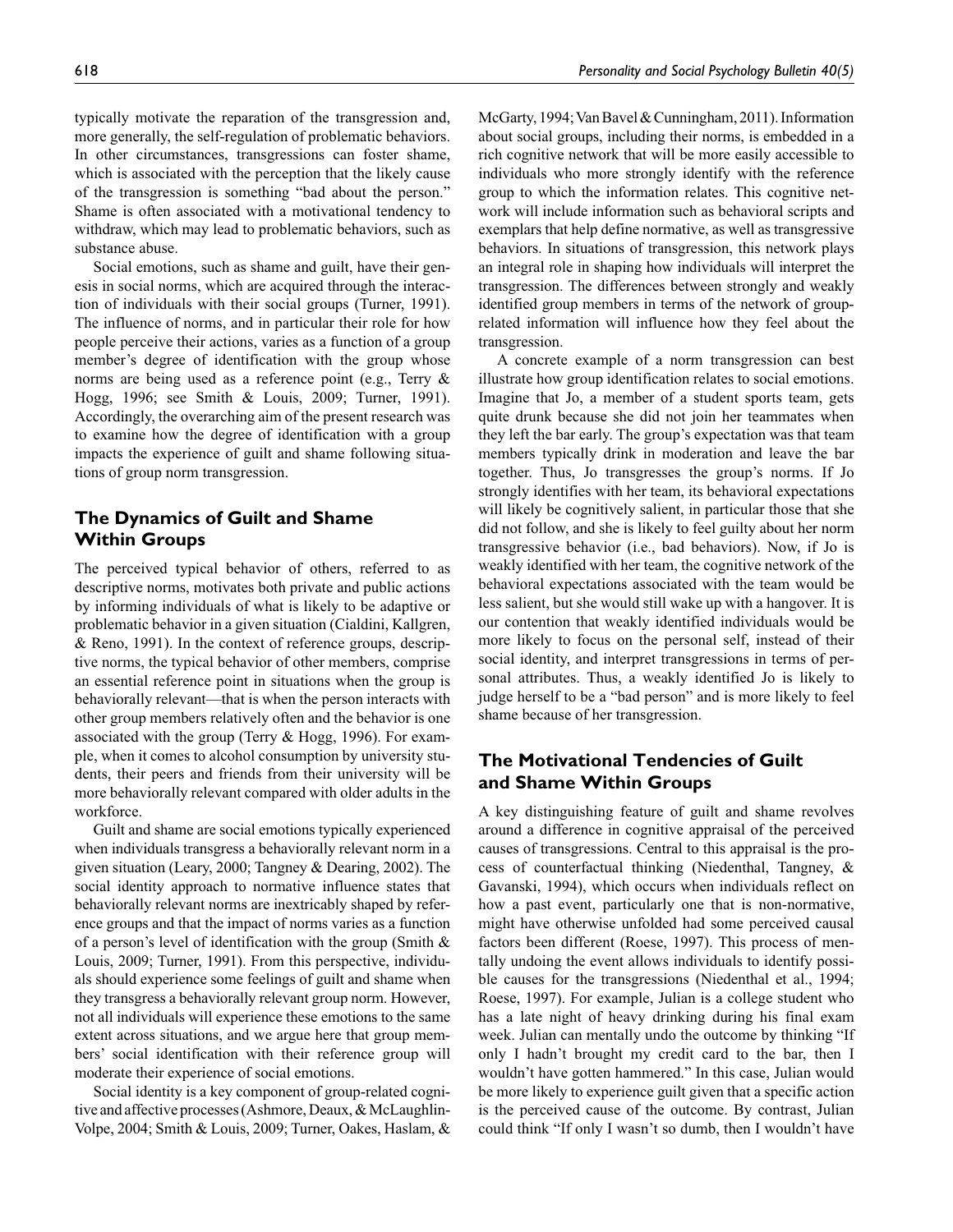gotten hammered." In this case, Julian would be more likely to experience shame given that the perceived cause of the event is a negative personal characteristic.

Counterfactual thoughts are central to many of the selfregulatory functions of guilt and shame by motivating individuals as a function of the perceived cause they reflect. When feeling guilt, counterfactual thoughts help individuals identify potential behavioral causes (e.g., ability to purchase alcohol in a bar) that if altered could result in a more normative unfolding of events (Niedenthal et al., 1994; Roese, 1997). Julian, for example, could bring a limited amount of cash to the bar, which would facilitate moderate alcohol consumption. This process is integral to the reparative motivational tendencies of guilt, such as attempts to avoid the transgression in the future (Baumeister, Stillwell, & Heatherton, 1994; Cialdini & Goldstein, 2004; Frijda, 1994; Tangney & Dearing, 2002). For example, Amodio, Devine, and Harmon-Jones (2007) observed that guilt increased approach-motivation toward the reparation of norm transgressing acts in the context of prejudice. These reparative motivational tendencies associated with guilt contribute to motivate individuals to follow a more normal path the next time a similar situation occurs.

Conversely, shame is not conducive to reparative motivational tendencies. Shame is associated with withdrawal motivational tendencies (Tangney & Dearing, 2002). It involves self-condemnation, motivates withdrawal from social interactions and, sometimes, problematic behaviors, such as the over-consumption of alcohol. Dearing, Stuewig, and Tangney (2005), for example, observed that a proneness to experience shame was associated with increased alcohol consumption, while a proneness to experience guilt was associated with a decrease in drinking. These reparative and withdrawal motivational tendencies associated with guilt and shame, respectively, may provide insight into the behavioral responses of strongly and weakly identified group members in situations of norm transgression. Experiencing guilt may motivate strongly identified individuals to align their future behavior with the group's norms following a norm transgression, while experiencing shame may not have such a functional influence for weakly identified individuals.

# **Alcohol Consumption and Group Norms**

Problematic alcohol consumption remains a pressing issue for students and for society in general. The Center for Addiction and Mental Health estimates that 26% of Canadian university students struggle with binge drinking (Adlaf, Demers, & Gliksman, 2005) and these numbers are mirrored in the United States (National Institutes of Health, 2002). Although the impact of norms on alcohol consumption is well established (see Prentice, 2008), an understanding of the processes underlying their influence is still debated. Given the mixed results of norm-based interventions aimed at curtailing

drinking, a more thorough understanding of the psychological processes underlying the impact of norms on self-regulation may provide much-needed insight in improving interventions to decrease alcohol consumption. Accordingly, alcohol consumption was selected as the target behavior to examine the hypothesized role of group identification in the experience of guilt and shame following a norm transgression.

## **Overview**

The central hypotheses investigated were that following the transgression of a reference group's norms: (a) group members will report increased feelings of guilt and shame, and (b) that these emotional experiences will be moderated by the degree to which group members identify with their group. More intense feelings of guilt were expected for individuals who strongly identify as group members—compared with weakly identified individuals, reflecting the ease with which they can mentally undo transgressions to identify behaviors that depart from the group's norms and caused the transgression. It was also expected that weakly identified group members would report more intense feelings of shame—compared with strongly identified individuals, reflecting that they are more likely to perceive that some inherent personal characteristic caused the transgression.

It was further hypothesized that group identification would moderate the experience of guilt and shame following transgressions when the group is behaviorally relevant, while no moderation would be observed when it is not behaviorally relevant. The moderation of group identification was also expected for counterfactual thoughts, which are integral to the cognitive appraisal tied to experiences of guilt and shame. Concordant with their greater experience of guilt following norm transgression strongly identified group members were expected to report more counterfactuals targeting behaviors as the likely cause of the transgression. Similarly, concordant with their greater experience of shame following norm transgression, weakly identified group members were expected to report more counterfactuals targeting negative aspects of themselves as the likely cause of the transgression.

Finally, examining the motivational outcomes of these emotions, it was hypothesized that stronger group identification would be associated with a decrease in the likelihood that the norm transgressing behavior would be repeated following a transgression and that this decrease would be mediated the experience of guilt—reflecting its reparative motivational tendencies. While, based on prior work, it was expected that shame would motivate increased alcohol consumption following a norm transgression.

These hypotheses were examined across four studies dealing with alcohol consumption. Study 1 provided an initial experimental test of the hypothesized moderation of group identification on the experience of guilt and shame following a norm transgression. Study 2 aimed to replicate St[udy 1, and](http://psp.sagepub.com/) extend the results by examining the impact of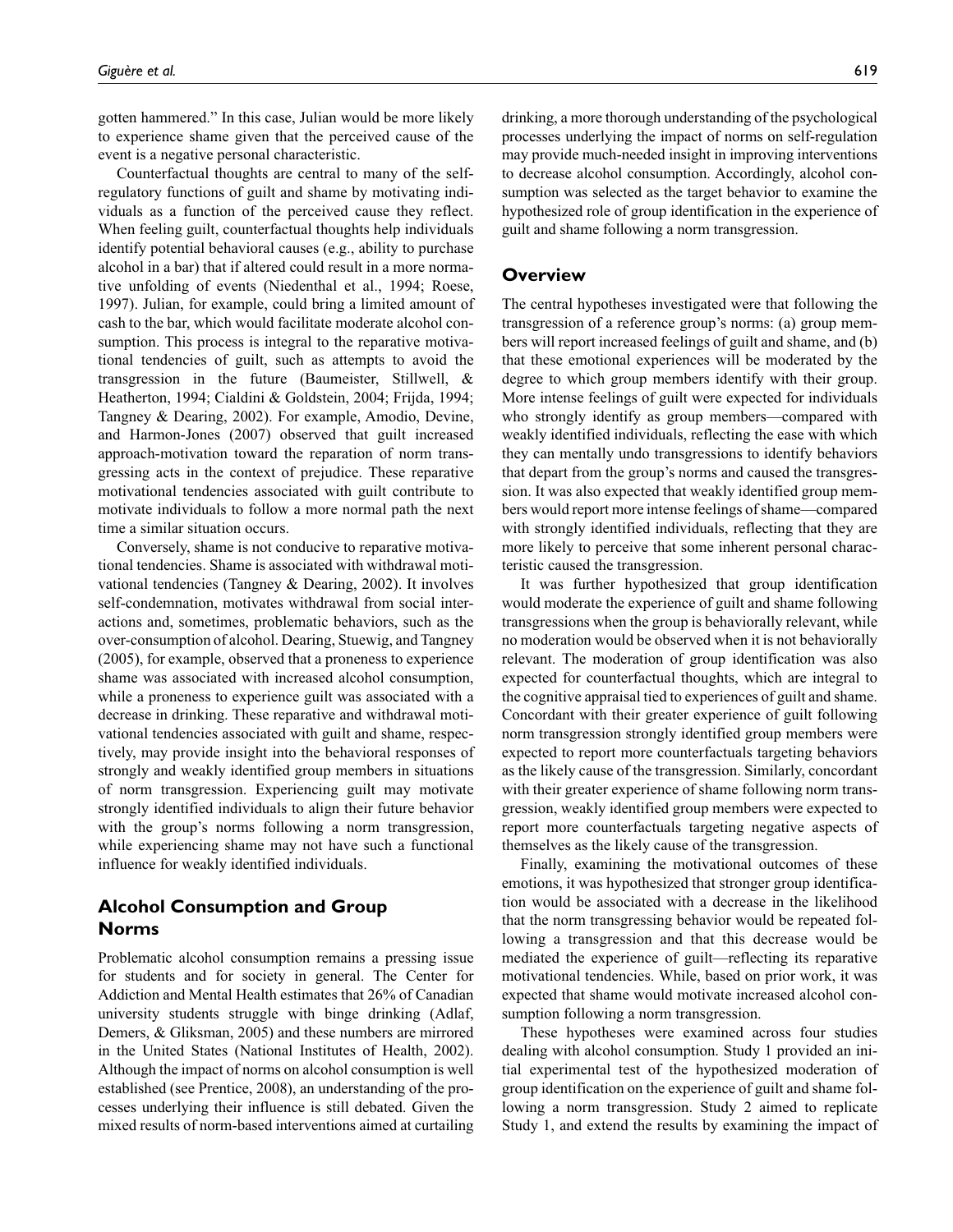the behavioral relevance of group norms. Study 3 was designed to replicate Studies 1 and 2 and extend their results by examining counterfactual thoughts. Finally, Study 4 employed a longitudinal design to examine the motivational impact of the experience of guilt and shame on future alcohol consumption, and, in doing so, provided a conceptual replication of Studies 1, 2, and 3.

## **Study 1**

Study 1 examined the moderation of group identification on the experience of guilt and shame when a norm transgression occurs through alcohol consumption. Following norm transgression (i.e., when alcohol consumption surpassed the norm) more intense feelings of guilt were expected when individuals strongly identified as group members, compared with more weakly identified individuals. More intense feelings of shame were expected when individuals weakly identified as group members, compared with more strongly identified individuals. The moderation of identification was not expected in situations where norms were not transgressed. Given that the behavior studied was alcohol consumption and that the population was university students, we selected "university friends and peers" as the behaviorally relevant reference group based on previous work (e.g., Johnston & White, 2003) and our own pilot test of 44 participants.

## *Method*

*Participants.* Non-abstaining university students (*N* = 110; *M*  $age = 19.26$ ; 63 women) who could recall having a drinking experience within the past month were recruited to participate in this study in exchange for course credit. The legal drinking age in the Canadian provinces where these studies were conducted (Ontario and Quebec) was 19 and 18 years, respectively.

*Procedure.* After providing consent, participants were randomly assigned to one of three conditions in which they were asked to recall a time where their alcohol consumption either: (a) surpassed the typical rate of their university peers and friends (*transgression*); (b) was congruent with the typical rate of their university peers and friends (*congruent*); (c) or a time where they had the opportunity to consume alcohol but did not do so (*restraint*). Participants were then asked to describe this event in an open-ended format and to complete closed-ended items, including a measure of guilt and shame. Unless otherwise specified, all items were rated on a 7-point Likert-type scale ranging from 1 (*strongly disagree*) to 7 (*strongly agree*).

#### *Measures*

*Group identification*. Identification was assessed prior to the recall task as part of a larger questionnaire containing filler

items using the Cameron (2004) measure of identification (12 items; for example, In general, my university friends and peers are an important part of my self-image;  $α = .84$ ,  $M =$  $5.01, SD = 1.02$ .

*Guilt and shame*. Guilt and shame were assessed using items adapted from the state self-conscious emotion scale (Marschall, Sanftner, & Tangney, 1994). Participants rated the extent to which they experienced each emotion following the event they had recalled (Guilt, five items,  $\alpha$  = .86, for example, "I felt remorse, regret"; Shame, five items,  $\alpha$  = .85; for example, "I felt small"). The order of the guilt and shame measures was counterbalanced. No order effects were observed.

*Alcohol consumption*. Participants were asked to report the number of alcoholic beverages they consumed during their described event using an item adapted from Midanick (1994). They also were asked to report the amount of alcohol their university peers and friends typically consumed in similar situation. These items were counterbalanced and no order effects were observed.

## *Results*

*Alcohol consumption.* The difference between participant's alcohol consumption and the typical rate of their university peers and friends was used as manipulation check. A significant one-way ANOVA,  $F(2, 107) = 214.46$ ,  $p < .001$ , revealed that the difference between participants' alcohol consumption and the norm was higher in the transgression  $(M = 3.31)$  compared with the congruent condition  $(M = 1.31)$ 0.32,  $p < .001$ ), which in turn was significantly different from the restraint condition  $(M = -5.06, p < .001)$ .

*Guilt and shame.* A mixed-linear model (generated using the lme4 R package; Bates, Maechler, & Bolker, 2011) was used to examine the influence of norm transgression and group identification on the experience of guilt and shame. Type of emotions was treated as a within-subject variable, and norm transgression as a between-subject variable (transgression, congruent, restraint), and identification (centered at the mean) as a continuous variable.

The model (Condition  $\times$  Emotion type  $\times$  Identification) revealed significant main effects for condition,  $F(2, 104) =$ 58.35,  $p < .001$ , and for type of emotion,  $F(1, 104) = 4.46$ ,  $p = 0.037$ , along with a non-significant main effect of identification,  $F(1, 104) = 0.02$ ,  $p = .887$ . These main effects were qualified by a two-way interaction between type of emotion and identification,  $F(1, 104) = 13.43$ ,  $p < .001$ , while the condition and type of emotion and the condition by identification interactions were non-significant, respectively, *F*(2,  $104$ ) = 0.84,  $p = 0.433$ ,  $F(2, 104) = 0.13$ ,  $p = 0.874$ . All these effects were qualified by a significant three-way interaction between condition, type of emotion, and identification, *F*(2,  $104$ ) [= 9.67,](http://psp.sagepub.com/)  $p < .001$ .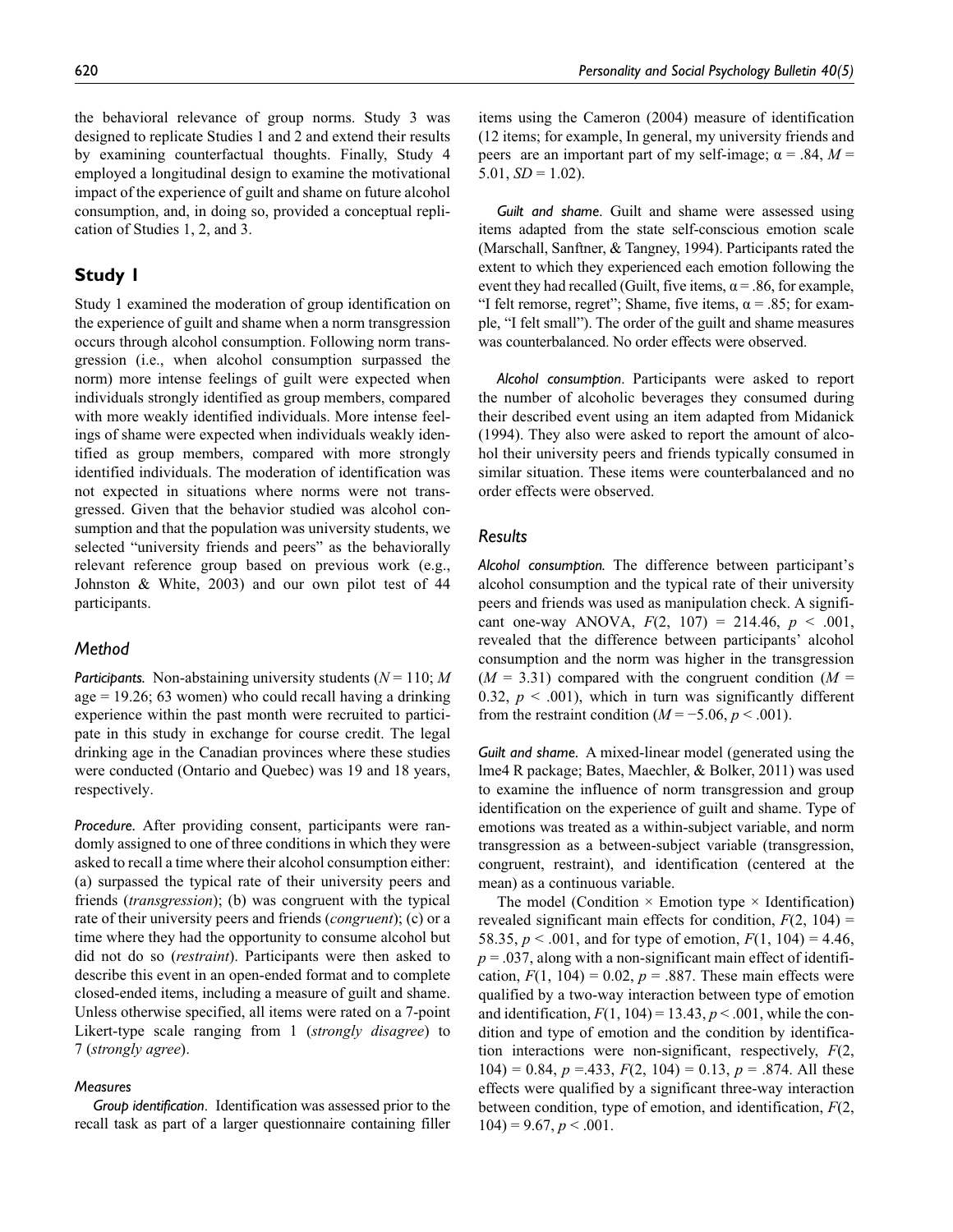

**Figure 1.** Mean level of guilt in relation to identification by condition for Study 1. *Note.* ID = identification.



**Figure 2.** Mean level shame in relation to identification by condition for Study 1. *Note.* ID = identification.

The three-way interaction was examined by type of emo-

tions using simple slope analyses (Aiken & West, 1991). Analyses for guilt were done controlling for shame, while analyses focusing on shame were done controlling for guilt. Identification was fixed at +1 *SD* for strongly identified individuals and −1 *SD* for weakly identified individuals. As depicted in Figure 1, controlling for shame, following a norm transgression more intense feelings of guilt were observed when individuals were strongly identified as group members, compared with when they did not strongly identify as members,  $\beta = .53$ ,  $p < .001$ . As depicted in Figure 2, controlling for guilt, following a norm transgression more intense feelings of shame were observed when individuals were weakly identified as group members compared with when they strongly identified as members,  $β = -.52, p < .001$ . It can also be observed in Figures 1 and 2 that identification did not moderate the experience of guilt and shame in situations where alcohol consumption occurs but was congruent with group norms and when alcohol consumption was restrained ( $p_s$  >

.10). In both of these conditions, the reported levels of guilt and shame were low.

## *Discussion*

Results of this first study provide a clear pattern suggesting that a norm transgression, involving drinking alcohol beyond the norm, differentially evoked feelings of guilt and shame for individuals differing in degree of identification. The moderating effects of group identification were not observed when the alcohol consumption of individuals was congruent with group norms or when they restrained from engaging in drinking.

## **Study 2**

Study 2 aimed to replicate the moderation of identification on experiences of guilt and shame observed in Study 1, and to extend the findings by investigating a key assumption of the social identity approach to the influence of group norms. The degree of identification should impact the influence a group's norms when the group acts as a behaviorally relevant reference point (Smith & Louis, 2009). Terry and Hogg (1996, Study 2), for example, compared the moderation of group identification on the influence of group norms when a group served as a relevant or irrelevant reference point. Their results suggest that identification only moderates the influence of group norms on behavior when the group offers relevant reference point.

Following previous work examining this issue we targeted three groups (e.g., Terry & Hogg, 1996). University friends and peers (UFP) represented the relevant reference group. Family members of legal age to consume alcohol (FM) and students from another university (SAU) were selected because they are less relevant for the participants' alcohol consumption norms. The moderation of identification was expected to occur only when a social group is behaviorally relevant.

## *Method*

*Participants.* Non-abstaining university students (*N* = 102; *M*  $age = 19.78$ ; 52 women) who could recall having a drinking experience within the past month were recruited to participate in this study in exchange for course credit.

*Procedure.* Following the procedure used by Terry and Hogg (1996, Study 2), participants reported the perceived norms and degree of identification with a group behaviorally relevant to alcohol consumption during the school year (i.e., UFP) and with two groups not behaviorally relevant to alcohol consumption during the school year: FM (data of four participants were removed because their siblings attended the same university as them) and SAU. Participants also rated at this time the extent to which they perceived the group norm as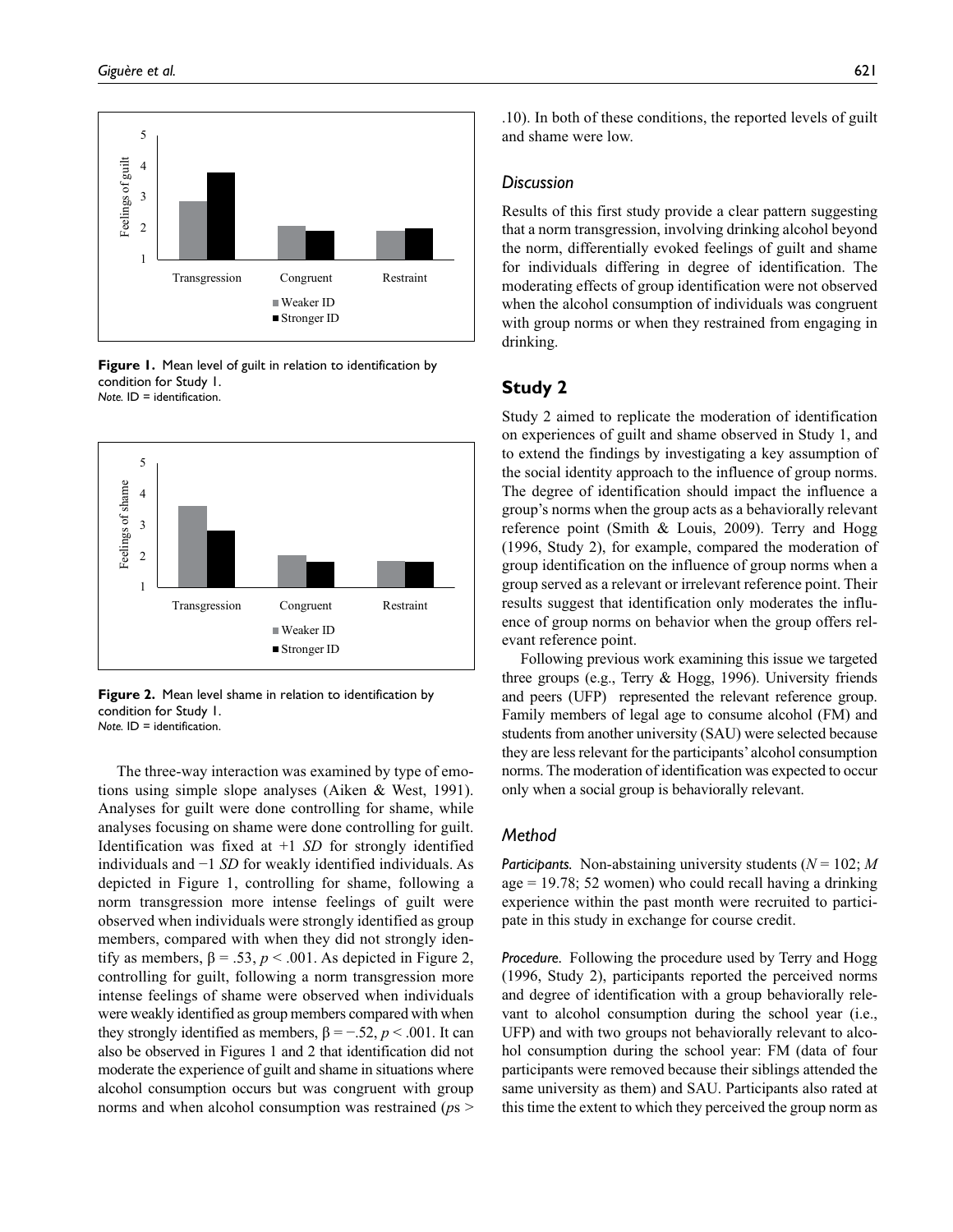|                                                                          | University peers | Other university | <b>Family members</b> |
|--------------------------------------------------------------------------|------------------|------------------|-----------------------|
| Conditions, F(2, 96)                                                     | 40.89***         | 42.57***         | 38.90***              |
| Type of emotions, $F(1, 96)$                                             | $7.21**$         | $3.97*$          | 3.38                  |
| Identification, $F(1, 96)$                                               | 0.11             | 0.80             | 1.95                  |
| Condition $\times$ Type of emotions, $F(2, 96)$                          | 1.36             | 0.41             | 0.17                  |
| Type of emotions $\times$ Identification, $F(1, 96)$                     | $18.09***$       | 0.01             | 0.36                  |
| Conditions × Identification, F(2, 96)                                    | 0.04             | 1.53             | 0.20                  |
| Conditions $\times$ Type of emotions $\times$ Identification, $F(2, 96)$ | $10.84***$       | 0.35             | 0.47                  |

**Table 1.** Results of the Analyses of Study 2 Predicting Feelings of Guilt and Shame by Type of Group Investigated.

\**p* < .05. \*\**p* < .01. \*\*\**p* < .001.

a relevant reference point for alcohol consumption. These were collected as part of a larger questionnaire completed prior to participant's completion of the study. The order of the groups was counterbalanced. No order effects were observed. The rest of the procedure was the same as in Study 1.

#### *Measures*

*Group identification*. The same measure as in Study 1 assessed identification with UFP ( $\alpha$  = .86,  $M$  = 5.42, *SD* = 0.90), FM ( $\alpha$  = .85,  $M = 5.45$ ,  $SD = 0.88$ ), and SAU ( $\alpha$  = .83,  $M = 4.57$ ,  $SD = 0.91$ ).

*Guilt and shame.* As in Study 1, guilt ( $\alpha$  = .88) and shame  $(\alpha = .89)$  were assessed using the Marschall et al. (1994) measure. The order of these measures was counterbalanced. No order effects were observed.

*Alcohol consumption*. The same item as in Study 1 was used to assess the number of alcoholic beverages participants consumed during the recalled event and the normative amount of alcohol consumption of each group.

*Relevance of groups*. A few items pertaining to the group processes involved in normative influence were also included. Among these, two items were included to verify that UFP were perceived as the most behaviorally relevant group (Is this group a relevant reference group for your alcohol consumption? Do you think this group provides a useful comparison point to evaluate your alcohol consumption? rated on a scale from 1 = *not at all* to 7 = *very much*). These two items were highly correlated for each of the three groups (UFP, *r* = .91, *p* < .001; FM, *r* = .86, *p* < .001; SAU, *r* = .89, *p* < .001) and were averaged to create a measure of the relevance for each reference group.

#### *Results*

*Preliminary analyses.* A significant repeated-measures ANOVA, *F*(2, 202) = 24.32, *p* < .001, suggested that UFP were perceived as a more relevant reference group for alcohol consumption ( $M = 5.74$ ) compare with SAU ( $M = 3.71$ ) and with FM  $(M = 3.50)$ .

The difference between participant's alcohol consumption and the typical rate of each of the three groups were used as manipulation checks. A series of ANOVAs examining the transgression measure across the conditions revealed that in all three instances, participants reported having consumed more than the perceived norm in the transgression condition— UFP *M* = 2.79, *F*(2, 99) = 103.67, *p* < .001; FM *M* = 3.97, *F*(2, 99) = 90.68, *p* < .001; SAU *M* = 1.68, *F*(2, 99) = 48.57,  $p < .001$ —compared with the other two conditions (congruent condition UFP *M* = −0.44, FM *M* = 0.91, SAU *M* = −1.06; restraint condition UFP *M* = −4.97, FM *M* = −3.25, SAU  $M = -5.91$ .

*Emotions as function of the type of group.* As in Study 1, a linear modeling approach was used to examine the influence of norm transgression and identification on the experience of guilt and shame for each type of group. Type of emotions was treated as a within-subject variable, norm transgression (transgression, congruent, restraint) as a between-subject variable and identification (centered at the mean) as a continuous variable. The results for each of the three models are presented in Table 1. As can be seen in Table 1, the three-way interaction was only significant for UFP. These results support the hypothesis that the relevance of the reference group impacts whether or not degree of identification influences the experience of guilt and shame.

*Guilt and shame.* The significant three-way interaction observed for UFP was examined by type of emotions using simple slope analyses (Aiken & West, 1991), as in Study 1. As in Study 1, controlling for shame, following norm transgression more intense feelings of guilt were observed for strongly identified individuals, compared with weakly identified individuals,  $\beta = .54$ ,  $p < .001$ . Also replicating the results of Study 1, controlling for guilt, following norm transgression more intense feelings of shame were observed for weakly identified individuals compared with strongly identified individuals,  $\beta = -.52$ ,  $p < .001$ . Identification did not moderate the experience of guilt and shame in situations where alcohol consumption occurs but is congruent with group norms and when it is restrained  $(ps > .10)$ .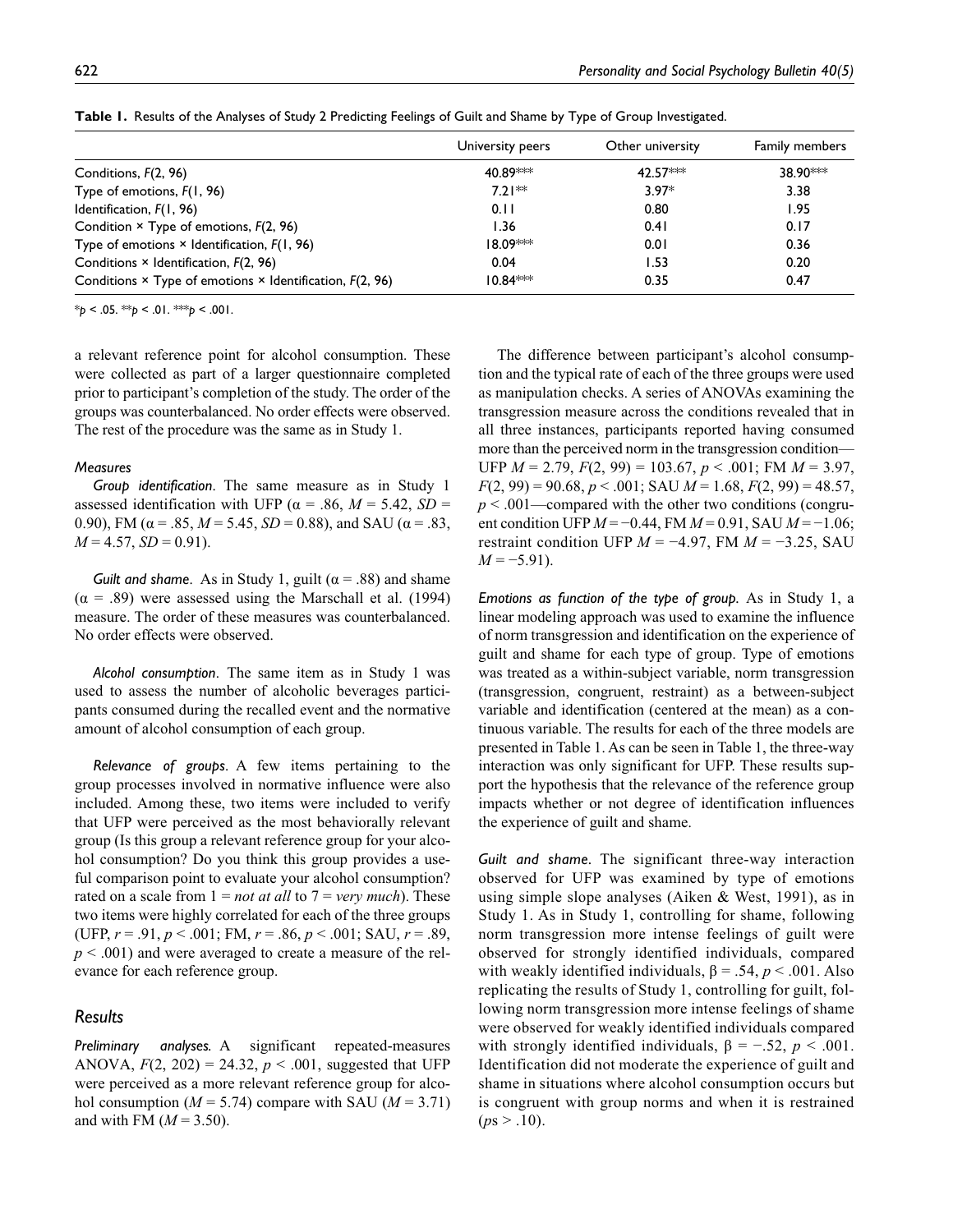## *Discussion*

Providing strong support for the notion that norm transgression differentially evokes feelings of guilt and shame for individuals differing in group identification, the results for Study 2 replicated those of Study 1. Extending Study 1, the results of Study 2 suggest that identification only impacts the experience of guilt and shame when groups provide a behaviorally relevant reference point for the behavior involved in the transgression. These findings are consistent with Terry and Hogg (1996) who observed that identification moderates the influence of group norms only when the group is a behaviorally relevant reference point.

## **Study 3**

Study 3 aimed to replicate the results of Studies 1 and 2 and to examine the interpretation of the likely cause of the norm transgression by strongly and weakly identified group members by focusing on their counterfactual thoughts. Although norm transgression is common to guilt and shame, *a key distinguishing feature of their experience* is a difference in the appraisal of the likely cause of the norm transgression in terms of counterfactual thoughts (Niedenthal et al., 1994; Roese, 1997). Guilt is typically associated with counterfactuals that target negative behaviors as the likely cause of the transgression (e.g., If only I hadn't brought my credit card I would have drank less at the bar). Conversely, shame, is typically associated with counterfactuals that target negative characteristics of the person as the likely cause of the transgression (e.g., If only I wasn't so dumb I would have drank less at the bar).

Concordant with greater experience of guilt, strongly identified individuals were expected to report more counterfactuals targeting behaviors as the likely cause of the norm transgression, compared with weakly identified individuals. Concordant with greater experience of shame, weakly identified individuals were expected to report more counterfactual thoughts targeting negative aspects of themselves as the likely cause of the norm transgression, compared with strongly identified individuals. The focus here was placed on differences observed in the transgression condition. For methodological completeness, we did include the counterfactual task in the congruent and restraint conditions, for which we had no specific hypotheses. In these conditions, counterfactuals focused on causes as to why the participants limited or completely restrained their alcohol consumption (e.g., If only I wasn't the designated driver I would have drank a couple of beers at the bar).

## *Method*

*Participants.* Non-abstaining university students (*N* = 84;  $M$  age = 20.50; 40 women) who could recall having a drinking experience within the past month were recruited

to participate in this study in exchange for a monetary compensation (CAN \$10).

*Procedure.* The procedure was similar to the one used in Study 1. The only difference was the addition of a counterfactual listing task.

## *Measures*

*Group identification*. The same measure as in Study 1 was used to assess group identification ( $\alpha$  = .82,  $M$  = 5.12,  $SD$  = 0.93).

*Guilt and shame.* As in Study 1, guilt  $(\alpha = .85)$  and shame  $(\alpha = .87)$  were assessed using the Marschall et al. (1994) measure. The order of these measures was counterbalanced. No order effects were observed.

*Alcohol consumption*. The same item as in Study 1 was used to assess the number of alcoholic beverages participants consumed during their recalled event and the normative amount of alcohol consumption.

*Counterfactual thoughts were assessed by adapting a procedure introduced by Roese and Olson (1993)*. Participants were prompted, using a vignette, to generate counterfactual thoughts about their alcohol consumption (or limiting their alcohol consumption depending on the condition) during the recalled event using the sentence stem "If only . . ." Two blind coders coded counterfactuals as to whether the likely cause of the drinking (or restraint) was a negative behavior (e.g., "If only I had turned my friend down, I wouldn't have gone out drinking that night") or whether the target was a negative aspect of the person (e.g., "If only I was a better student, I would have stayed home instead of going to that beer bash"). Each counterfactual received only one code and could not be coded in both categories. Coders agreed on 86% of the categorizations. A third coder resolved discrepancies. Counterfactuals were added to generate a score for behavior and another score for personal characteristics for each participant.

### *Results*

*Alcohol consumption.* As in Study 1, the difference between participant's own consumption and the norm was used as a manipulation check. A significant one-way ANOVA, *F*(2, 81) = 144.52,  $p < .001$ , revealed that the difference between participants' alcohol consumption and the norm was higher in the transgression condition (*M* = 3.00) compared with the congruent condition (*M*  $= 0.44$ ,  $p < .001$ ), which in turn was significantly different from the restraint condition ( $M = -4.92$ ,  $p < .001$ ).

*Guilt and shame.* The same analytical strategy as in Study 1 was used. The mixed-linear model revealed main effects of condition,  $F(2, 78) = 48.25$ ,  $p < .001$ , and emotion type,  $F(1, 78) = 8.63, p = 0.04$  $F(1, 78) = 8.63, p = 0.04$  $F(1, 78) = 8.63, p = 0.04$ , while the main effect of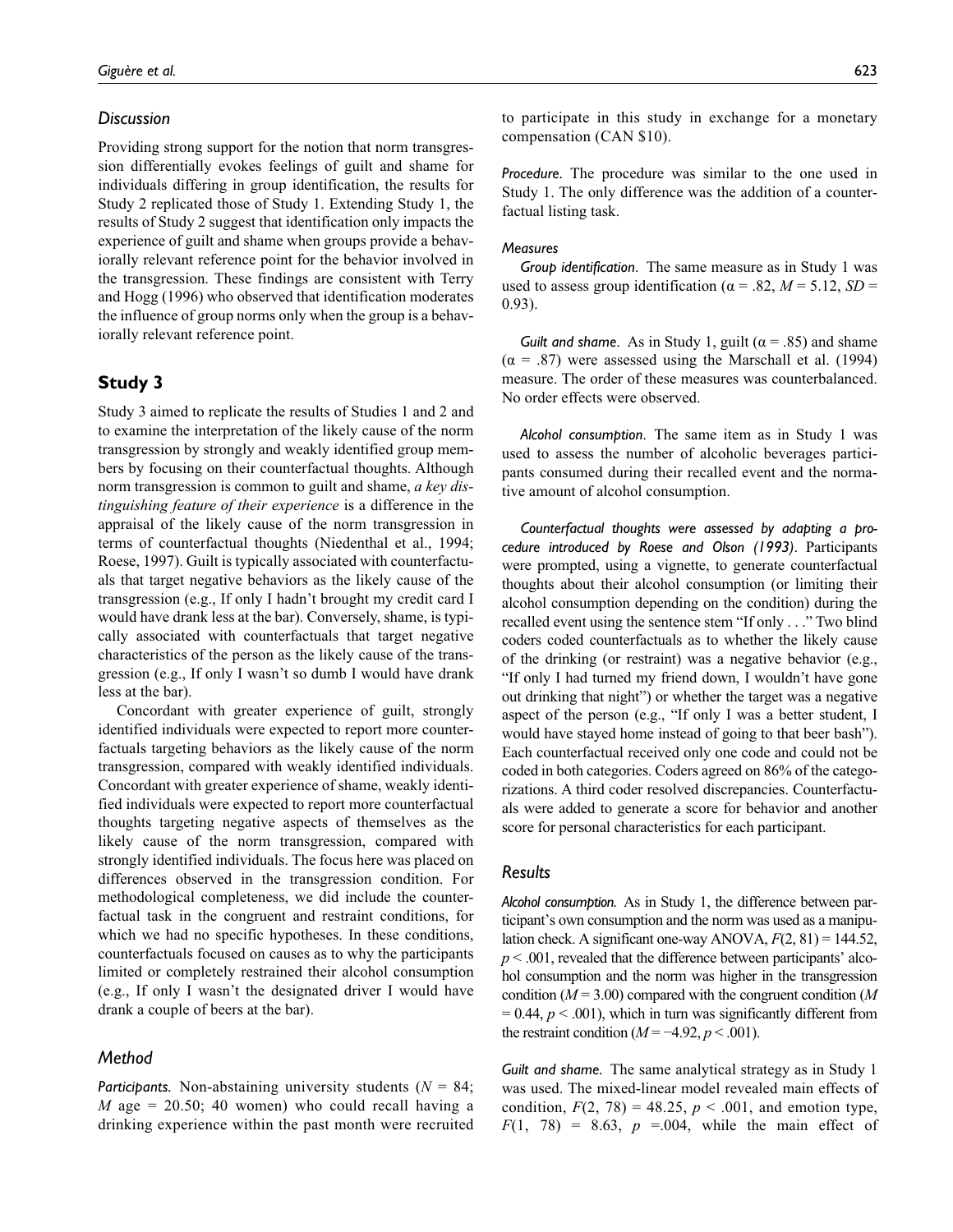identification was non-significant,  $F(1, 78) = 0.50$ ,  $p = .481$ . A significant two-way interaction was noted for Emotion type  $\times$  Identification,  $F(1, 78) = 4.04$ ,  $p = .048$ . The Condition  $\times$  Emotion type and the Condition  $\times$  Identification interactions were not significant, respectively,  $F(2, 78) = 1.07$ ,  $p = .348$ ;  $F(2, 78) = 0.19$ ,  $p = .831$ . All these effects were qualified by a three-way interaction between condition, emotion type, and identification,  $F(2, 78) = 12.23$ ,  $p < .001$ .

As in the previous studies, the interaction was examined by type of emotions using simple slope analyses. The overall pattern of results was similar to the previous studies. When individuals strongly identified, norm transgression led to more intense feelings of guilt compared with when individuals weakly identified,  $\beta = .55$ ,  $p = .003$ —controlling for shame. When individuals weakly identified norm transgression led to more intense feelings of shame compared with when individuals strongly identified,  $\beta = -.57$ ,  $p = .002$  controlling for guilt. Identification did not moderate the experience of emotions in the congruent and restraint conditions ( $ps > .10$ ).

*Counterfactuals* were examined using a similar analytical strategy as above. The Condition (transgression, congruency, restraint)  $\times$  Type of counterfactual (behavior, person)  $\times$ Identification mixed-linear model revealed significant main effects for condition,  $F(2, 78) = 17.15$ ,  $p < .001$ , and type of counterfactual,  $F(1, 78) = 5.02$ ,  $p = .028$ , while no significant main effect for identification was observed,  $F(1, 78) = 0.21$ , *p* = .645. A significant two-way interaction was observed for the type of counterfactual by identification interaction, *F*(1,  $78$ ) = 6.90,  $p = 0.010$ . No significant type of counterfactual by condition or condition by identification interactions were observed, respectively,  $F(2, 78) = 0.01$ ,  $p = .993$ ;  $F(2, 78) =$ 0.07,  $p = 0.934$ . All of these effects were qualified by a threeway interaction of condition, type of counterfactual, and identification,  $F(2, 78) = 4.78$ ,  $p = .011$ .

The three-way interaction was investigated by type of counterfactual using simple slope analyses. As depicted in Figure 3, in the norm transgression condition, when individuals strongly identified, they reported more counterfactuals involving behaviors as the likely cause of the transgression compared with when individuals did not strongly identify,  $\beta = .39$ ,  $p = .012$ . As depicted in Figure 4, weakly identified individuals were more likely to report counterfactuals involving negative self-characteristics as the likely cause of the transgression compared with strongly identified individuals,  $\beta = -0.45$ ,  $p = 0.010$ . No significant effects were observed in the congruent and restraint conditions ( $ps > .10$ ).

#### *Discussion*

Providing strong support for the hypothesized group influence on experiences of guilt and shame, the results of Study 3 replicated those of Studies 1 and 2. They further revealed that, as expected, in the norm transgression condition strongly identified individuals generated more counterfactual thoughts



**Figure 3.** Study 3: Mean number of behavior-target counterfactuals in relation to identification by condition. *Note.* ID = identification.



**Figure 4.** Study 3: Mean number of self-target counterfactuals in relation to identification by condition. *Note.* ID = identification.

involving behaviors as the likely cause of the transgression compared with weakly identified individuals. Conversely, weakly identified individuals generated more counterfactual thoughts involving negative self-characteristics as the likely cause of the transgression compared with strongly identified individuals.

It should be noted that the hypotheses regarding counterfactuals focused on experiences following a norm transgression. Lower numbers of counterfactuals were observed in the norm congruency and restraint conditions. This came as no surprise given that the counterfactuals generated in the restraint condition focused on causes as to why the person restrained his or her drinking. Importantly, the counterfactuals observed in the transgression condition did support the hypothesized moderation of identification.

# **Study 4**

In addition to differences in the perceived likely cause of a norm transgression, experiences of guilt and shame can also be di[stinguished](http://psp.sagepub.com/) by their motivational outcomes. Guilt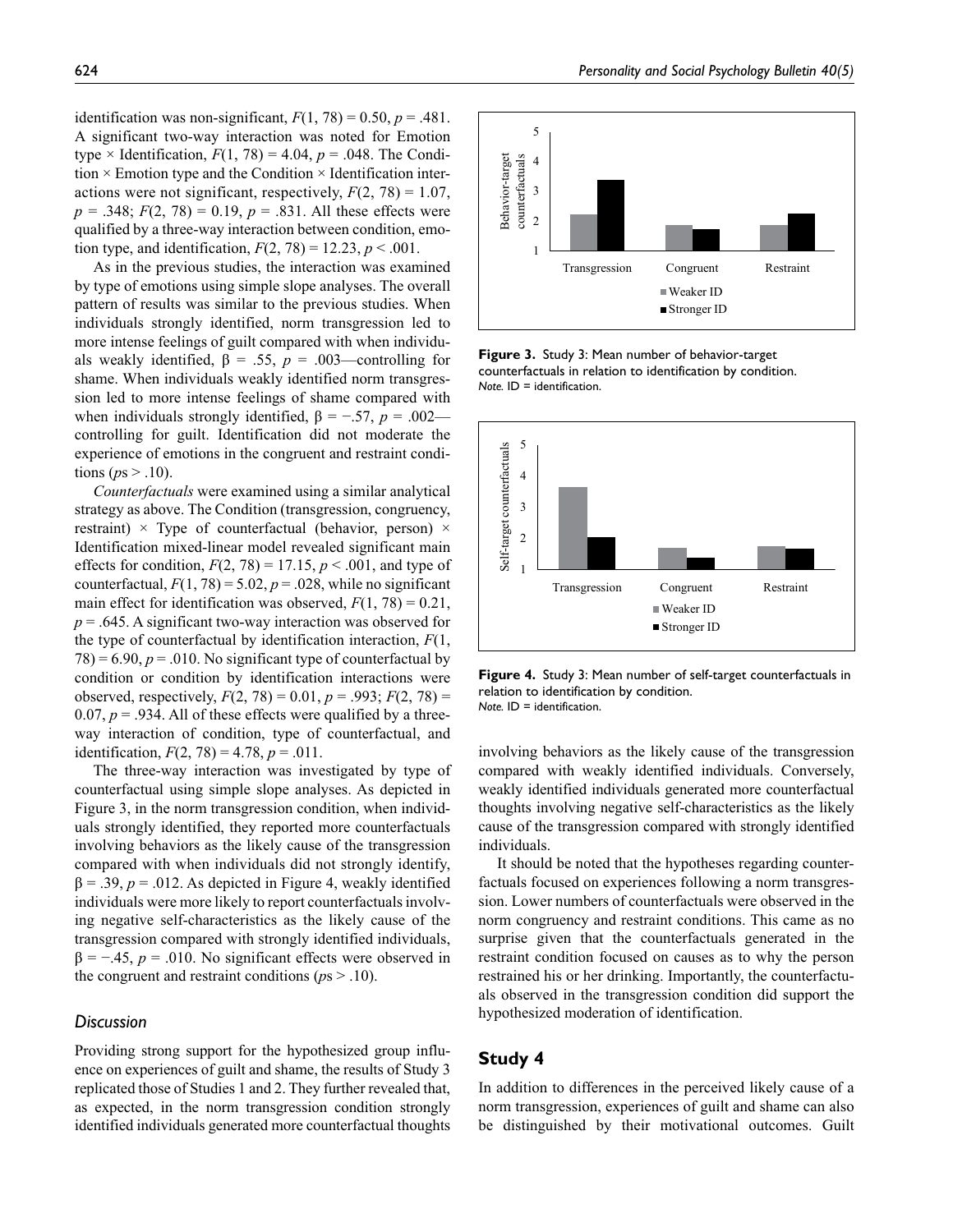typically increases motivation to repair transgressions and to regulate problematic behaviors—a function which shame does not share (see Tangney & Dearing, 2002). To provide further support for the hypothesized moderation of group identification in experiences of guilt and shame, Study 4 focused on the motivational outcomes in terms of regulation of alcohol consumption. Specifically, it was hypothesized that norm transgression, when drinking surpasses the norm, would result in decreased alcohol consumption on the part of strongly identified individuals and that this decrease would be mediated by the experience of guilt.

Shame, however, typically is associated with withdrawal motivational tendencies (Tangney & Dearing, 2002). In addition, in some circumstances proneness to experience shame has been associated with increased motivation toward transgressive behaviors, such as increased alcohol consumption (e.g., Dearing et al., 2005). Accordingly, we also expected that experiences of shame would be associated with increases in alcohol consumption.

To examine the motivational outcomes of emotions on future behavior by strongly and weakly identified group members Study 4 used a longitudinal design. This design also provided the opportunity to conceptually replicate the findings of Studies 1, 2, and 3, that norm transgression differentially evoked feelings of guilt and shame for individuals differing in group identification.

#### *Method*

*Participants.* Non-abstaining university students (*N* = 152; *M*  $age = 21.93$ ; 84 women) completed the study.

*Procedure.* Participants completed measures of identification and norms and provided demographic information at Time 1. Participants were then instructed to complete a short online survey after the next time they consumed alcohol. Completion of this survey comprised Time 2. In this survey, participants described the event in which they consumed alcohol, reported the number of drinks they had consumed, and completed measures of guilt and shame. Finally, Time 3 was completed approximately 7 days after Time 2. Participants were asked to report if they had consumed alcohol during the 7 days following Time 2 and to indicate the quantity they had consumed.

#### *Measures*

*Group identification*. The same measure as in Study 1 was used to assess group identification ( $\alpha$  = .84,  $M$  = 4.48, *SD* = 1.04).

*Guilt and shame.* As in Study 1, guilt  $(\alpha = .83)$  and shame  $(\alpha = .84)$  were assessed using the Marschall et al. (1994) measure.

*Alcohol consumption norm transgression*. The same item as in Study 1 was used to assess the number of alcoholic beverages participants consumed at Time 2 ( $M = 5.62$ ,  $SD = 3.70$ ) and the amount of alcohol their UFP typically consumed  $(M = 5.82, SD = 2.33)$ . These items were counterbalanced and no order effects were observed.

*Alcohol consumption at Time 3*. Two items adapted from Midanick (1994) were used to assess alcohol consumption at Time 3. The first inquired about the frequency of their alcohol consumption during the 7 days following Time 2, while the second inquired about the number of drinks consumed each time; these were combining into a measure of the number of drinks consumed since Time 2.

### *Results*

*Overview of analyses.* Path modeling analysis was conducted using LISREL 8.7 (Jöreskog & Sörbom, 2003). To provide consistency with the previous analyses, a variable was created representing the difference between the alcohol consumed and the perceived norm, labeled TRANS for transgression. To investigate the hypotheses, a model was generated by estimating directional paths from TRANS, identification, and their interactions (TRANS by identification) to predict the experience of guilt and shame at Time 2, and alcohol consumption at Time 3. The model also contained paths from guilt and shame to alcohol consumption at Time 3. In addition, as recommended by Fairchild and MacKinnon (2009), to avoid biasing the TRANS by identification interaction, we included interaction vectors between the predictor (TRANS) and each of the mediators (guilt and shame). Bidirectional paths between guilt and shame were also generated. An overview of the key paths generated is depicted in Figure 5.

To facilitate the interpretation of the model and to address multicollinearity concerns, all variables were standardized. A number of goodness-of-fit indices aided with the interpretation of the results. The  $\chi^2$  test, the incremental fit index (IFI; Bollen, 1989), the comparative fit index (CFI; Bentler, 1990), and the root mean square error of approximation (RMSEA; Browne & Cudeck, 1993) were examined. Values above .90 on the IFI and CFI (Hu & Bentler, 1995), and equal or below .10 for RMSEA (Browne & Cudeck, 1993) are typically interpreted as indicating an acceptable fit. The overall model had an acceptable fit,  $\chi^2(14) = 20.62$ ,  $p = .22$ ,  $IFI = .97, CFI = .97, RMSEA = .06.$ 

*Guilt and shame.* As in previous studies, group identification was expected to moderate the experience of guilt and shame following norm transgression. Table 2 presents the standardized coefficients for each of the paths modeled. It can be observed in Table 2 that transgression was associated with an increase in reported guilt and shame. Identification was not significantly related to guilt or shame. The interaction of transgression and identification was a significant predictor of fe[elings of gu](http://psp.sagepub.com/)ilt and shame.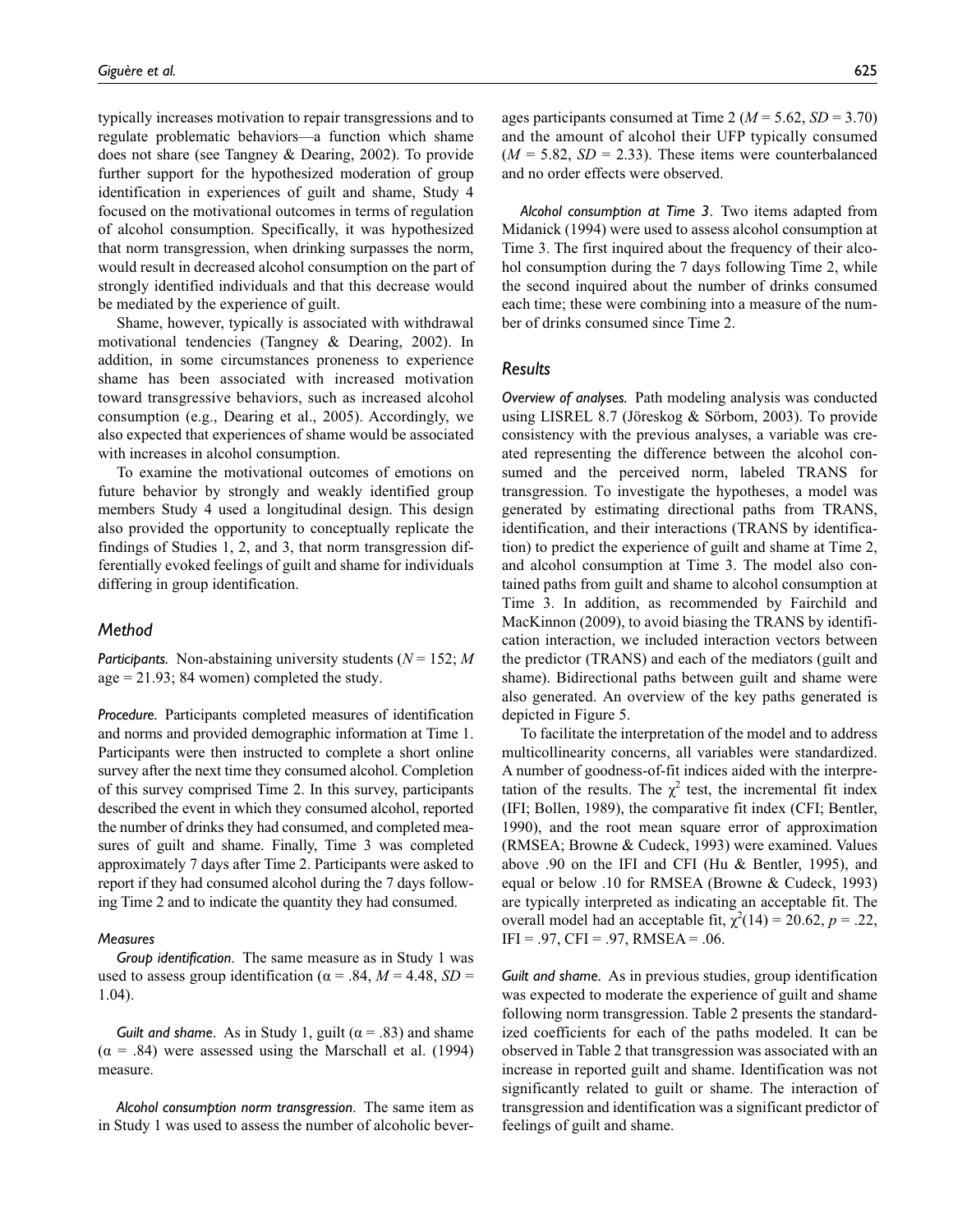

**Figure 5.** Study 4: Overview paths modeled to examine the hypothesized identification moderation on guilt, shame, and future alcohol consumption.

*Note.* ID = identification; TRANS = difference between alcohol consumed and the norm; AC3 = alcohol consumption at Time 3.

Simple slope analyses were conducted to examine the interaction. To maintain consistency with the results of the previous studies, simple slopes were examined by degree of transgression  $(+1 S_D)$  = higher;  $-1 S_D$  = lower). Similarly, strong and weak identification estimates were set at +1 *SD* and −1 *SD*, respectively. It can be observed in Figure 6 that, controlling for shame, at high degrees of transgression of the perceived norm strongly identified individuals experienced more intense feelings for guilt compared with weakly identified ones,  $\beta = .39$ ,  $p < .001$ . No difference in the experience of guilt was observed between strongly and weakly identified individuals at low degrees of norm transgression, β = .06, *p* > .10.

It can be observed in Figure 7 that, controlling for guilt, at high degrees of norm transgression weakly identified individuals experienced more intense feelings for shame compared with strongly identified ones,  $β = -.28$ ,  $p = .010$ . No difference in the experience of shame was observed between weakly and strongly identified individuals at low degrees of norm transgression,  $\beta = -.05, p > .10$ .

*Time 3 alcohol consumption.* It was expected that as Time 2 alcohol consumption transgressed the perceived norm, strongly identifying with the group would be associated with a decrease in future alcohol consumption, a decrease associated with the experience of guilt, which is associated with reparative motivational tendencies.

As presented in Table 2, norm transgression was associated with a significant decrease in alcohol consumption at Time 3, while group identification was not significantly associated with Time 3 consumption. It can also be observed in Table 2 that the interaction of transgression and identification significantly predicted Time 3 alcohol consumption. Finally, Table 2 also reveals that guilt was associated with a significant decrease in Time 3 alcohol consumption while shame was associated with a marginally significant increase in Time 3 alcohol consumption. The interactions of guilt and of shame with transgression were not significantly related to Time 3 alcohol consumption.

As with previous analyses, this interaction was examined using simple slopes by degrees of norm transgression. At high degrees of norm transgression, greater identification was associated with lower Time 3 alcohol consumption,  $\beta$  = −.31, *p* = .012. At low degrees of norm transgression, greater identification was associated with greater Time 3 alcohol consumption,  $\beta = .22$ ,  $p = .043$ .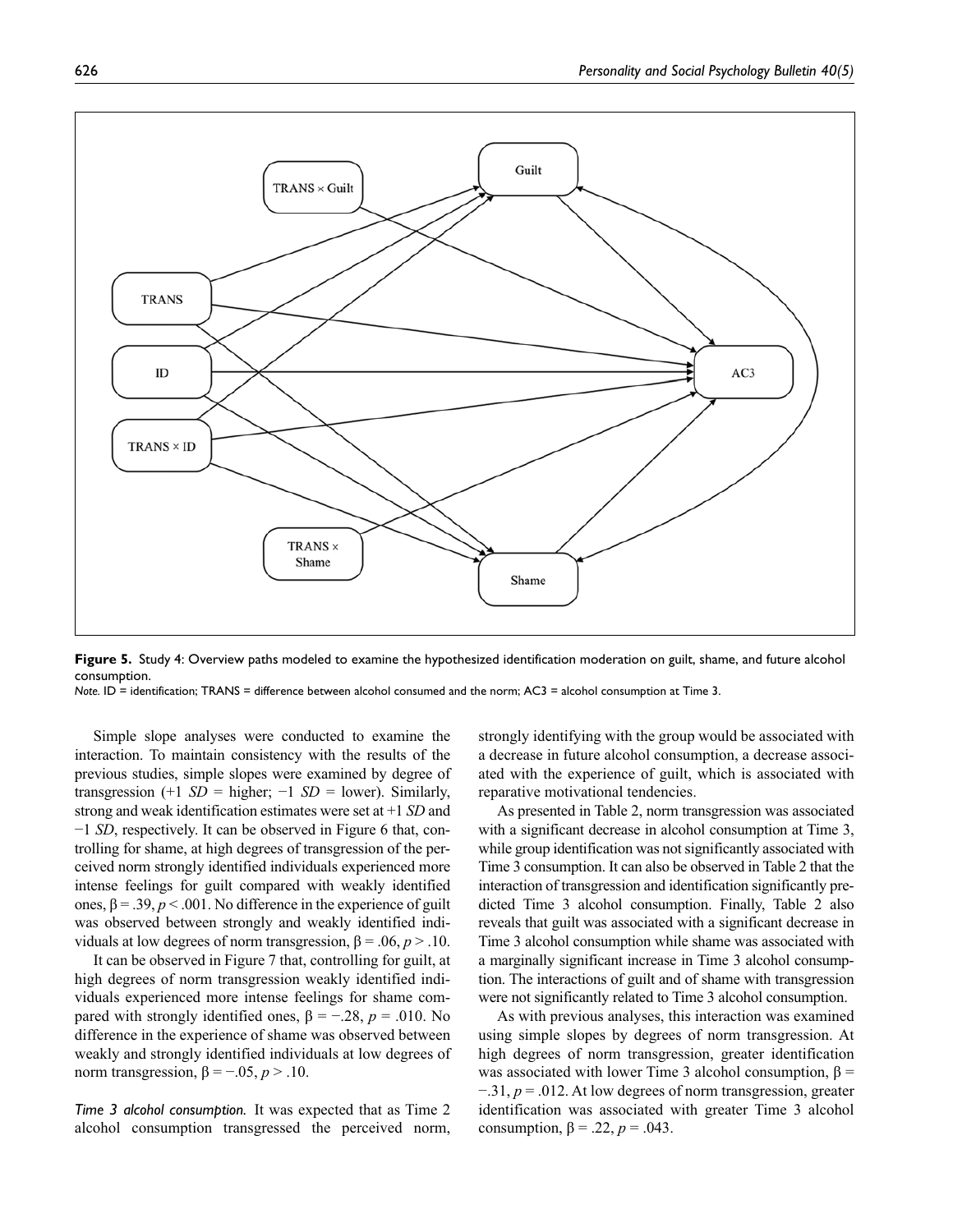| <b>Table 2.</b> Study 4: Standardized Coefficients for Norm, Time |  |  |
|-------------------------------------------------------------------|--|--|
| 2 Alcohol Consumption and Identification, Along With Their        |  |  |
| Interactions, Predicting Guilt, Shame, and Time 3 Alcohol         |  |  |
| Consumption.                                                      |  |  |

| Variables                                      | Guilt    | Shame  | Time 3 Alcohol<br>consumption |
|------------------------------------------------|----------|--------|-------------------------------|
| Transgression of<br>perceived norms<br>(TRANS) | $.40***$ | 34***  | $-20*$                        |
| Group ID                                       | .09      | $-.07$ | 10.                           |
| TRANS by ID                                    | א≉9      | $-24*$ | $-22*$                        |
| Guilt                                          |          | .53 ** | $-31***$                      |
| <b>TRANS × Guilt</b>                           |          |        | $-.13$                        |
| Shame                                          |          |        | .16 <sup>†</sup>              |
| TRANS × Shame                                  |          |        | .09                           |

*Note.* ID = identification.

 $\phi^{\dagger}$ *p* < .07. \**p* < .05. \*\**p* < .01. \*\*\**p* < .001.

*Mediation of guilt.* Given the reparative motivational tendencies associated with guilt, it was expected that the decrease in alcohol consumption at Time 3 by strongly identified individuals following a norm transgression would be mediated by their experience of guilt. This mediation was examined following the guidelines to examine moderated mediation suggested by Preacher, Rucker, and Hayes (2007). A requirement to examine mediation is that the predictor, in this case the interaction of transgression and identification, be related to both the mediator and the outcome variable. Fulfilling this requirement a significant interaction of transgression and identification was observed for guilt (i.e., mediator) and Time 3 alcohol consumption (i.e., outcome variable). In addition, the mediator should also be related to the outcome variable when the predictor is accounted for. Fulfilling this requirement, a main effect of guilt on Time 3 alcohol consumption was observed when the interaction was included in the model. Thus, we examined whether the difference in guilt observed as a function of degree of identification and transgression at Time 2 mediated the interaction of transgression and identification on Time 3 alcohol consumption. Supporting the hypothesized mediation of guilt, a Sobel (1982) test suggested that at higher degrees of norm transgression (i.e., +1 *SD*), the negative relationship between identification and Time 3 alcohol consumption was mediated by guilt, *z* =  $-2.68$ ,  $p = .007$ . At lower degrees of transgression (i.e.,  $-1$ ) *SD*), however, the relationship between identification and alcohol consumption was not significant, and, accordingly, guilt was not observed to be a significant mediator, *z* = 1.45,  $p = .147$ .

*Mediation of shame.* We examined whether the increase in alcohol consumption at Time 3 by weakly identified individuals following a norm transgression would be mediated by the experience of shame. As with guilt, all the requirements were met, with the exception that there was only a



**Figure 6.** Study 4: Mean level of Guilt following as a function of degree of transgression of the perceived norm in relation to identification.

*Note.* The figure depicts the results estimated at as a function of a comparison relative to the perceived norm reported. Transgression is assumed to result at increased alcohol consumption relative to the  $perceived norm. ID = identification.$ 



**Figure 7.** Study 4: Mean level of Shame following as a function of degree of transgression of the perceived norm in relation to identification.

*Note.* The figure depicts the results estimated at as a function of a comparison relative to the perceived norm reported. Transgression is assumed to result at increased alcohol consumption relative to the  $perceived norm. ID = identification.$ 

marginally significant relationship between shame (the mediator) and Time 3 alcohol consumption (the outcome) when the predictor was accounted for  $(p < .07)$ .

As with guilt, we examined whether the difference in shame observed as a function of degree of identification and transgression at Time 2 mediated the interaction of transgression and identification on Time 3 alcohol consumption. A Sobel test revealed that at higher degrees of norm transgression (i.e., +1 *SD*), the negative relationship between identification and Time 3 alcohol consumption was marginally significantly mediated by shame,  $z = -1.71$ ,  $p = .087$ . At lower degrees of transgression (i.e., −1 *SD*), the relationship between identification and alcohol consumption was not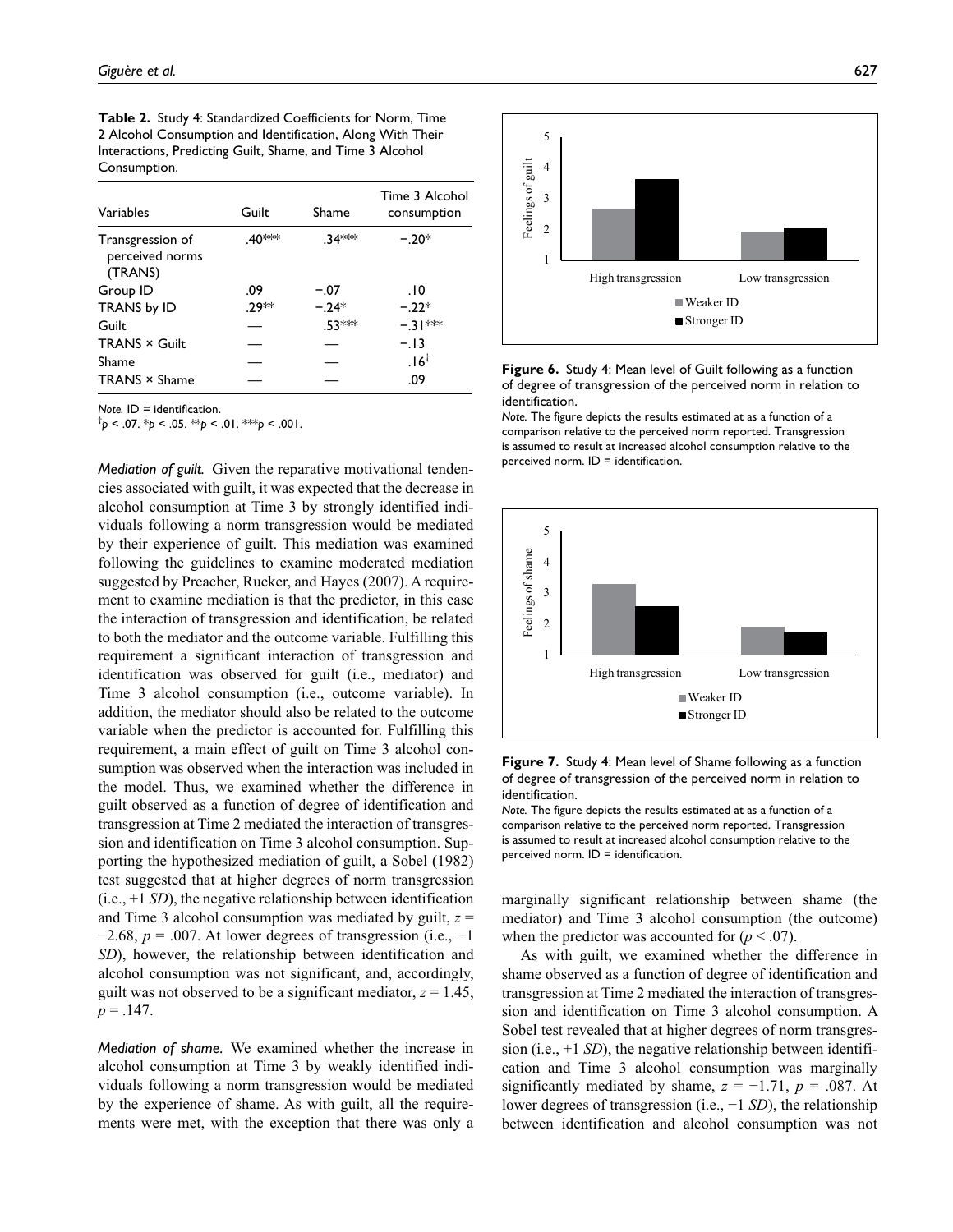significant, and, accordingly, shame was not observed to be a significant mediator,  $z = -1.33$ ,  $p = .184$ .

## *Discussion*

The results of Study 4 offer strong support for the hypothesized moderation of identification on guilt and shame by replicating the pattern of results of Studies 1, 2, and 3 and by providing behavioral data. This behavioral data indicated that strongly identified individuals decreased their alcohol consumption following a situation of transgression. As expected, their increased experience of guilt mediated this decrease in alcohol consumption. Offering some support to the previously observed relationship between shame and alcohol consumption, it was observed that the increased alcohol consumption reported by weakly identified individuals was mediated by their increased experience of shame, although the results were marginally significant.

## **General Discussion**

The present research examined how group identification shapes the emotional and motivational states of group members following the transgression of group norms. We wanted to examine if stronger group identification would be associated with greater feelings of guilt and motivate the individual to realign their future behavior to the group's norm. We also wanted to see if weaker group identification would be associated with feelings of shame and some of its negative outcomes.

A consistent pattern of results across our four studies provides strong support for the hypothesized moderation of group identification on experiences of guilt and shame in situations of norm transgression. In transgression situations, where alcohol consumption surpassed the descriptive norm of a behaviorally relevant group, strongly identified individuals reported more intense feelings of guilt compared with weakly identified individuals. Conversely, weakly identified individuals reported more intense feelings of shame compared with those who strongly identified. Examining further the nature of the moderating effect of identification on experiences of guilt and shame, the studies suggested that (a) the group needs to be behaviorally relevant for group identification to impact the experience of guilt and shame, (b) the moderation is observed for counterfactual thoughts, which are central to the experience of guilt and shame, and (c) the moderation is also observed on motivational outcomes of guilt and shame.

## *Norm Transgressions and Emotions in a Group Context*

The norms people perceive from salient reference groups in a given situation provide necessary reference points that allow them to assess whether their behavior is appropriate or

problematic. When the actions of people transgress norms, one might intuitively expect that they would experience negative emotions that would motivate them to realign their future behavior with the norms. Results of the present studies, however, suggest that this process varies systematically depending on the level of group identification of the norm transgressor.

Strongly identified group members benefit from a rich and easily accessible network of information supporting group norms. When a transgression occurs, they can rely on this network of information to assess the unfolding of events that led to the transgression. They then should be able to easily identify instances of their group's normative behaviors and example of times they behaved normatively. The comparison of their transgressive behavior with these normative exemplars is likely to lead to feelings of guilt.

Weakly identified individuals, however, have a relatively sparse network of information about the normative aspects of their group's behavior and given that the group is not central to their sense of self, the group's norms will not be as accessible (Smith & Louis, 2009; Turner, 1991; Turner et al., 1994; Van Bavel & Cunningham, 2011). When faced with their transgressive behavior, they will have few normative comparative exemplars of behavior and they will be less likely to focus on their actions. For these individuals, the fall back strategy may be to focus on the personal self, rather than the collective group self, and to make personal attributions for their transgression (e.g., I am a bad person). Such dispositional attributions are likely to lead them to experience greater feelings of shame.

The present studies help explain how, over time, strongly identified individuals distinguish themselves from weakly identified individuals in their adherence to group norms. In addition, they offer avenues to understand the impact that the distinctive experience of strongly and weakly identified individuals can have on their well-being. For example, the experience of shame by weakly identified individuals may negatively impact their well-being by increasing the risk for depression and lower self-esteem, which have been associated with shame (Tangney & Dearing, 2002), as well as increased alcohol consumption, as suggested by our last study.

## *An Emotion-Focused Approach to Group Norms*

Norms are the result of expectations acquired through the interaction of individuals in social groups (Turner, 1991). As such, the salience of groups in a given situation is key to determine the norms that will be relevant guides for behavior. Emotions that are associated with discrepancies between normative expectations and actual behavioral outcomes, such as guilt and shame, provide essential cues signaling these discrepancies. According to a social identity approach, normative influence varies as a function of group identification (Smith & Louis, 2009). Thus, the experience of emotions tied to normative discrepancies and their motivational outcomes could [also vary as](http://psp.sagepub.com/) a function of group identification.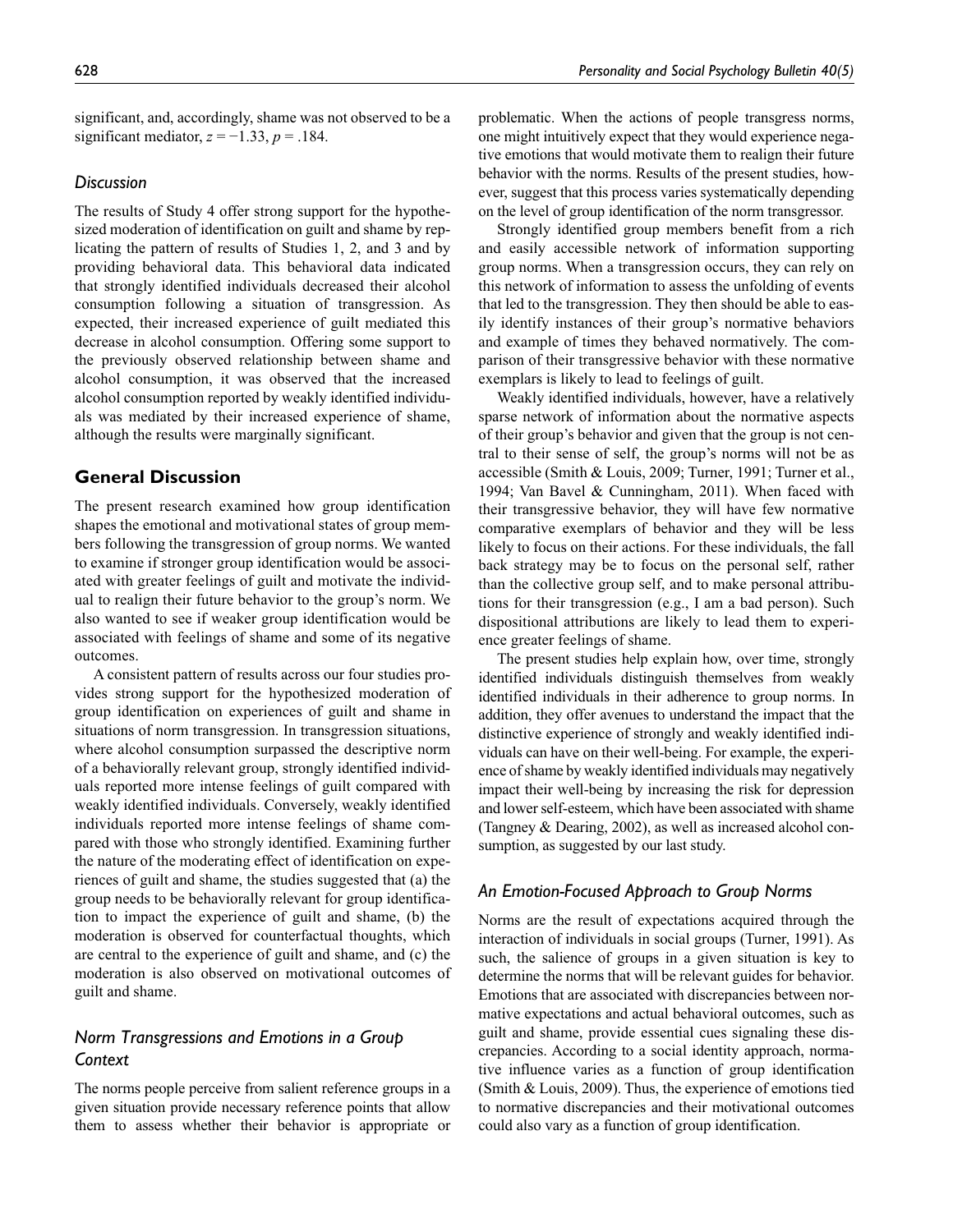Individuals who are strongly identified with a group have a lot to gain from having the affective and cognitive processes that allow them to detect and respond efficiently to norm transgressions. The group is central to how they define themselves—contributing to their sense of self-worth and their experience of social belongingness. The results of our studies indicate that transgressive behaviors motivate a realignment of behavior with a more normative pattern to ensure the well-being of strongly identified group members.

A corrective process for strongly identified group members is also beneficial for the vitality and cohesion of social groups. They depend on strongly identified individuals to maintain norm-concordant behavior to maintain the group's norms over time. These members are often the more visible supporters of the group. If their actions do not collectively align toward a similar pattern, the group's vitality will suffer.

The process highlighted by the results of the present studies offer a complementary perspective to previous work on the link between emotions and norms. For example, Christensen, Rothgerber, Wood, and Matz (2004) focused on positive emotions experienced in situations of conformity to group norms. They observed that in some situations such conformity results in the experience of reinforcing positive emotions. Together, the results of Christensen et al. and those of the present studies suggest that positive and negative emotions that signal adherence and departure from norms may play an important role in the maintenance of group norms over time.

The present findings also suggest a process distinct from Hynie, MacDonald, and Marques (2006), who report that anticipated shame and guilt mediate the influence of norms on condom use. Their results suggest that the influence of anticipated shame and guilt operates by motivating individuals to avoid expected negative emotions. Our studies, as well as previous work by Niedenthal et al. (1994), suggest that actual experiences of guilt and shame are associated with the cognitive appraisal of events. Guilt and shame in their anticipated and actual forms may thus rely on different processes focusing on future events and interpretation of past events, respectively.

## *Implications for Self-Regulation*

The results of the present studies also suggest another way of understanding what aspects of the self may be involved in self-regulation. Given that normative standards are a primary component of self-regulation and that they result from interactions of individuals in groups, it follows that aspects of the self that are tied to social groups should play an important role in self-regulation. The present studies illustrate that collective aspects of the self (i.e., group identity) help in eliciting the necessary normative standards for individuals to engage in self-regulation.

By examining the influence of group norms on emotions and motivation after a behavior has occurred, our work complements previous research, which has mainly focused on the influence of group norms before a behavior occurs. For example, Terry and Hogg (1996) observed that group norms had a stronger influence on behavioral intentions as group identification increased. We believe that, when it comes to behavioral intentions, group norms may have a weaker influence on the intentions of weakly identified individuals because group membership is less central to how they live their lives. When weakly identified group members are in a context in which the norms of the group provide a relevant reference point, however, these norms may affect the cognitive and affective processes that occur from that point on. Thus, the emotions that people experience after an event may be shaped by the reference group norms relevant to the behavior in that context, even if these people are weakly identified with that reference group.

These observations call for a need for a distinction of the functions of norms before and after events. Norms in their expectancy form (i.e., prior to an event) may serve as guides to behavior, while norms in their outcome form (i.e., postevent) may serve to assess behavior. These functions of norms should vary as a function of degree of identification. Group norms may comprise salient reference points for strongly identified individuals pre- and post-event, shaping intentions and their experience of social emotions, respectively. Norms may provide a less salient reference point to set intentions for weakly identified individuals, but they may influence their behavior following a norm transgressive event. Future work contrasting this potential distinction may provide valuable insights in understanding the role of norms in self-regulation, particularly for weakly identified individuals.

The differential effects of norm transgression were observable only when individuals transgressed the norm by acting in an unhealthy and dysfunctional way. These results suggest that the notion of a norm transgression may be tied to forms of behavior that are problematic for the well-being of individuals. Our results clearly indicate the fruitful potential for the study of guilt, and other social emotions to better understand the role of group identification in self-regulation.

The affective responses uncovered in the present studies may also contribute to understanding why weakly identified group members struggle to maintain close bonds to other members (Cameron, 2004). Our findings suggest that weakly identified individuals may be more likely to experience shame, which is associated to social withdrawal and exclusion. Future research may benefit from a closer examination of expectations of social exclusion and acceptance, and how these may be influenced by group identity. The potential outcomes of such research could be of considerable importance given that threats to social belongingness have been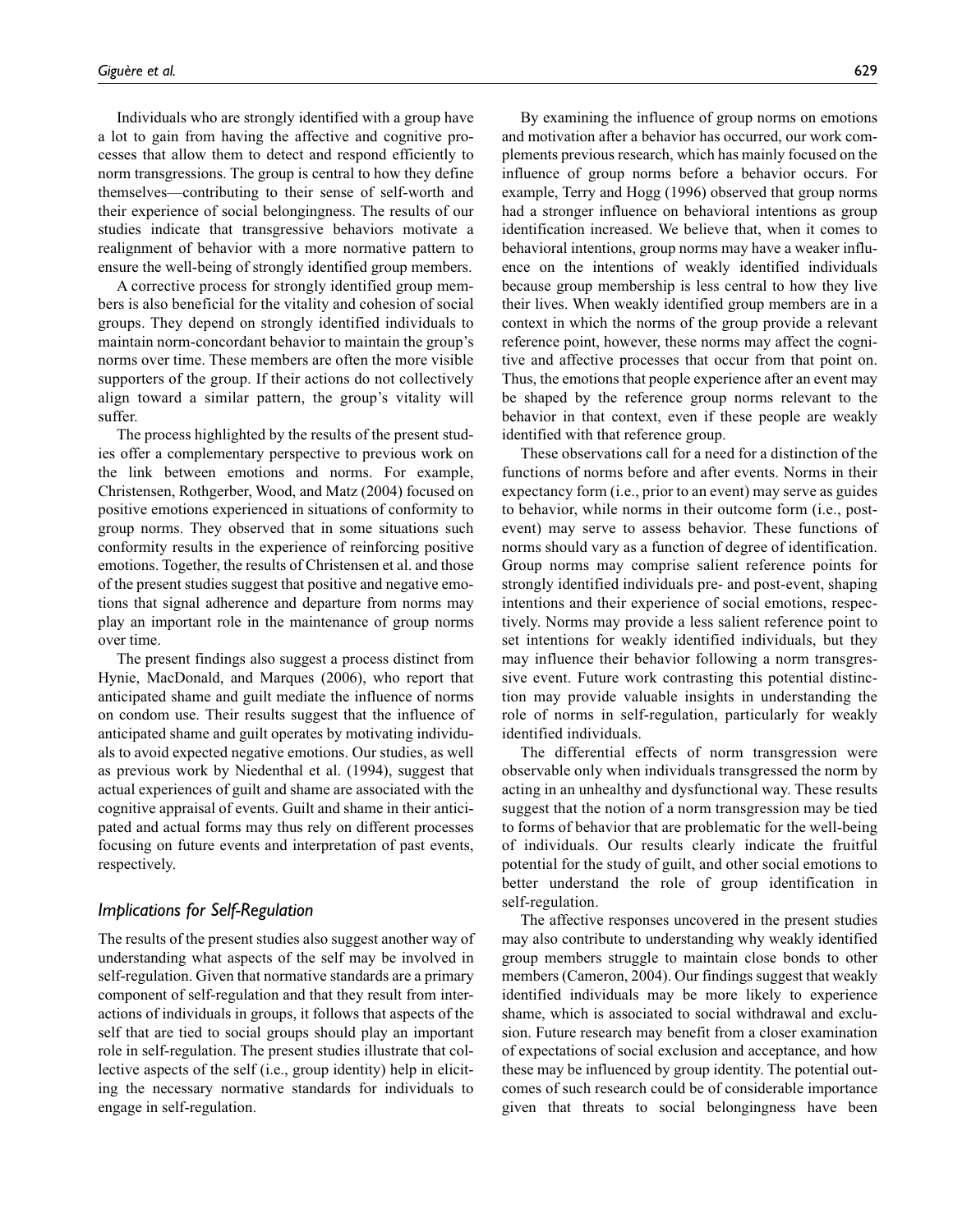associated with negative outcomes, such as depression and the experience of pain (MacDonald & Leary, 2005).

### *Implications for Interventions*

The results of present studies offer some insight into the differing outcomes of norm-based interventions, such as those aimed at curtailing problematic alcohol consumption by students. These interventions often focus on promoting more conservative norms for problematic behaviors (e.g., using posters to tell students that their peers typically drink zero to two drinks when they go out to challenge the perception by students that their peers drink six or more drinks when they go out). Such interventions may be likely to evoke experiences of norm transgressions, particularly during the period that the recipients of the intervention adjust their behavior to a new normative message (e.g., now that I know that the norm is zero to two drinks, my four to five drinks seems like a lot compared with this new norm).

Results of the present studies suggest that individuals who strongly identify as group members may respond in a constructive manner to such interventions. Realizing that their actions transgress their newly calibrated normative standard they may be motivated to realign their behavior with this salient norm. This conclusion aligns with the results of Neighbors et al. (2011), who report that strongly identified students were more likely to benefit from a social norm marketing campaign focusing on alcohol consumption. Unfortunately, the current studies offer a less positive outlook for such interventions when individuals do not strongly identify as group members. Realizing that their actions transgress their newly calibrated normative standard may increase the experience of shame by weakly identified individuals, which would affect their well-being and perhaps even increase their alcohol consumption. This conclusion is rather troublesome considering that actual boomerang effects of alcohol-focused normative interventions have been documented (e.g., Russell et al., 2005).

Personalized norm feedback interventions, which provide each recipient of the intervention with feedback about the norm and about their typical behavior, have been observed to be effective strategies to reduce alcohol consumption (Carey, Scott-Sheldon, Carey, & DeMartini, 2007). The nature of the process by which the mere presentation of a comparison between one's actions and a norm motivates behavioral changes, however, remains to be explored. Investigating further the role of emotions, such as guilt, may provide better understanding of how these interventions motivate behavioral change.

## *Limitations and Future Directions*

One of the boundary conditions for our current approach is that group members need to have some awareness that a transgression has occurred, which necessitates some knowledge

and accessibility to relevant normative information. A central assumption of our work is that strongly identified group members also have a richer, more complex and salient network of information comprising their perception of the group's norms. We based this assumption on past work drawn from social identity approaches (Ashmore et al., 2004; Smith & Louis, 2009; Terry & Hogg, 1996; Turner, 1991; Turner et al., 1994; Van Bavel & Cunningham, 2011), but we did not provide a direct empirical test of this assumption. Future work may wish to examine directly this assumption in the context of a norm transgression.

Other group processes than the varying salience of normative information may shape the joint influence of group identification and norms on emotions and motivation following a norm transgression. Past work has observed that the behavior of strongly identified individuals is more strongly influenced by group norms compared with weakly identified individuals (Smith & Louis, 2009). Extending these findings to the context of transgressions suggest that the strongly identified should transgress group norms less often compared with weakly identified individuals. One of the potential consequences of norm transgression is that norm transgressors may face cues of rejection from others. If weakly identified individuals transgress the group's norms more often, they may be more sensitive to cues of rejection, making them more prone to experience shame in such situations.

It may also be possible that the experience of shame by weakly identified group members stems from a differing appraisal of the target of harm. People experiencing guilt often focus on the harm done to others. From this perspective, the increased feelings of guilt on the part of strongly identified individuals may reflect a concern for the impact their behavior has on others in the group. By contrast, less concerned for other group members, weakly identified individuals may focus on the impact that the transgression had on them, and thus be more likely to experience self-focused feelings of shame.

Care should also be taken before drawing strong causal inferences from the results of the current research. Although Studies 1, 2, and 3 relied on random assignment of participants, the data collected were retrospective. Whereas Study 4 was prospective in nature, it relied on a longitudinal approach instead of an experimental one. Ethical concerns do place limits on the extent to which transgressions can be examined experimentally and prospectively in a laboratory setting, particularly when the focus is on alcohol consumption. Given these limits, our approach was to rely on methodological approaches that complement each others' strengths and weaknesses. We examined our proposed model targeting a specific issue, which is alcohol consumption by university students. The theoretical approach presented here remains to be tested further in other domains (e.g., procrastination, physical activity, "junk food") and groups (e.g., ethno-cultural [groups, com](http://psp.sagepub.com/)munity groups, employees).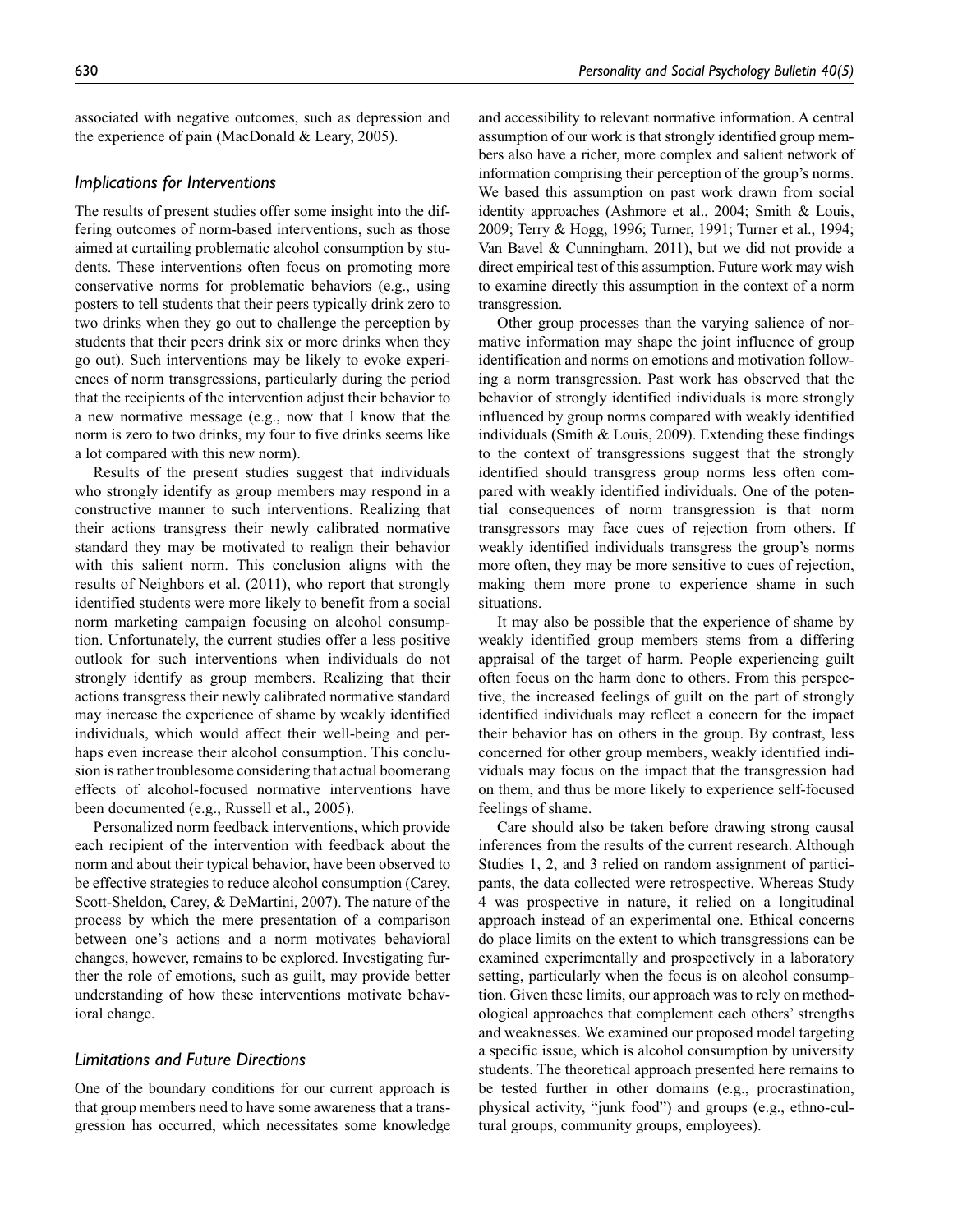## **Conclusion**

The present research aimed to examine the nature of the "bad feeling" people sometimes experience when they transgress norms. Focusing on guilt and shame, it was observed that their experience varies systematically depending on the extent to which individuals identify with the group whose norms were transgressed. Strongly identified individuals were more prone to feel guilt, reflecting concerns that something they did led to the norm transgression. Weakly identified individuals were more prone to feel shame, reflecting concerns that something bad about who they are led to the norm transgression. The feelings of guilt by strongly identified group members were further associated with a motivation to decrease the transgressive behavior in the future. People may feel bad when they drink too much, but that may not be a bad thing in and of itself.

#### **Declaration of Conflicting Interests**

The author(s) declared no potential conflicts of interest with respect to the research, authorship, and/or publication of this article.

#### **Funding**

The author(s) disclosed receipt of the following financial support for the research, authorship, and/or publication of this article: We thank the Social Sciences and Humanities Research Council of Canada for the financial assistance provided to the three authors, through a post-doctoral fellowship to the first author and standard research grants to the second and third authors.

#### **References**

- Adlaf, E. M., Demers, A., & Gliksman, L. (2005). *Canadian Campus Survey 2004*. Toronto, Ontario, Canada: Centre for Addiction and Mental Health.
- Aiken, L. S., & West, S. G. (1991). *Multiple regression: Testing and interpreting interactions*. Newbury Park, CA: SAGE.
- Amodio, D. M., Devine, P. G., & Harmon-Jones, E. (2007). A dynamic model of guilt: Implications for motivation and selfregulation in the context of prejudice. *Psychological Science*, *18*, 524-530.
- Ashmore, R. D., Deaux, K., & McLaughlin-Volpe, T. (2004). An organizing framework for collective identity: Articulation and significance of multidimensionality. *Psychological Bulletin*, *130*, 80-114.
- Bates, D., Maechler, M., & Bolker, B. (2011). lme4: Linear mixed-effects models using s4 classes (R package version 0.999375-39) [Computer software]. Available from [http://](http://lme4.r-forge.r-project.org/) [lme4.r-forge.r-project.org/](http://lme4.r-forge.r-project.org/)
- Baumeister, R. F., Stillwell, A. M., & Heatherton, T. F. (1994). Guilt: An interpersonal approach. *Psychological Bulletin*, *115*, 243-267.
- Bentler, P. M. (1990). Comparative fit indexes in structural models. *Psychological Bulletin*, *107*, 238-246.
- Bollen, K. A. (1989). *Structural equations with latent variables*. New York, NY: Wiley.
- Browne, M. W., & Cudeck, R. (1993). Alternative ways of assessing model fit. In K. A. Bollen & J. S. Long (Eds.), *Testing structural equations models* (pp. 136-162). Newbury Park, CA: SAGE.
- Cameron, J. E. (2004). A three-factor model of social identity. *Self and Identity*, *3*, 239-262.
- Carey, K. B., Scott-Sheldon, L. A. J., Carey, M. P., & DeMartini, K. S. (2007). Individual-level interventions to reduce college student drinking: A meta-analytic review. *Addictive Behaviors*, *32*, 2469-2494.
- Christensen, P. N., Rothgerber, H., Wood, W., & Matz, D. C. (2004). Social norms and identity relevance: A motivational approach to normative behavior. *Personality and Social Psychology Bulletin*, *30*, 1295-1309.
- Cialdini, R. B., & Goldstein, H. J. (2004). Social influence: Compliance and conformity. *Annual Review of Psychology*, *55*, 591-621.
- Cialdini, R. B., Kallgren, C. A., & Reno, R. R. (1991). A focus theory of normative conduct: A theoretical refinement and reevaluation of the role of norms in human behavior. In M. P. Zanna (Ed.), *Advances in experimental social psychology* (Vol. 24, pp. 201-233). San Diego, CA: Academic Press.
- Dearing, R. L., Stuewig, J., & Tangney, J. P. (2005). On the importance of distinguishing shame from guilt: Relations to problematic alcohol and drug use. *Addictive Behaviors*, *30*, 1392-1404.
- Fairchild, A. J., & MacKinnon, D. P. (2009). A general model for testing mediation and moderation effects. *Prevention Science*, *10*, 87-99.
- Frijda, N. H. (1994). Emotions are functional, most of the time. In P. Ekman & R. J. Davidson (Eds.), *The nature of emotion* (pp. 112-122). New York, NY: Oxford University Press.
- Hu, L.-T., & Bentler, P. (1995). Evaluating model fit. In R. H. Hoyle (Ed.), *Structural equation modeling: Concepts, issues, and applications* (pp. 76-99). London, England: SAGE.
- Hynie, M., MacDonald, T. K., & Marques, S. (2006). Self-conscious emotions and self-regulation in the promotion of condom use. *Personality and Social Psychology Bulletin*, *32*, 1072-1084.
- Johnston, K. L., & White, K. M. (2003). Binge drinking: A test of the role of group norms in the theory of planned behaviour. *Psychology & Health*, *18*, 63-71.
- Jöreskog, K. G., & Sörbom, D. (2003). *LISREL 8.7 for Mac OS 9 and X [Computer Software]*. Lincolnwood, IL: Scientific Software International, Inc.
- Leary, M. R. (2000). Affect, cognition, and the social emotions. In J. P. Forgas (Ed.), *Feeling and thinking: The role of affect in social cognition* (pp. 331-356). New York, NY: Cambridge University Press.
- MacDonald, G., & Leary, M. R. (2005). Why does social exclusion hurt? The relationship between social and physical pain. *Psychological Bulletin*, *131*, 202-223.
- Marschall, D., Sanftner, J., & Tangney, J. P. (1994). *The State Shame and Guilt Scale*. Fairfax, VA: George Mason University.
- Midanick, L. T. (1994). Comparing usual quantity/frequency and graduated frequency scales to assess yearly alcohol consumption: Results from the 1990 US national alcohol survey. *Addiction*, *89*, 407-412.
- National Institutes of Health. (2002). *A call to action: Changing the culture of drinking at U.S. colleges* [Task force of the National Advisory Council on Alcohol Abuse and Alcoholism, National